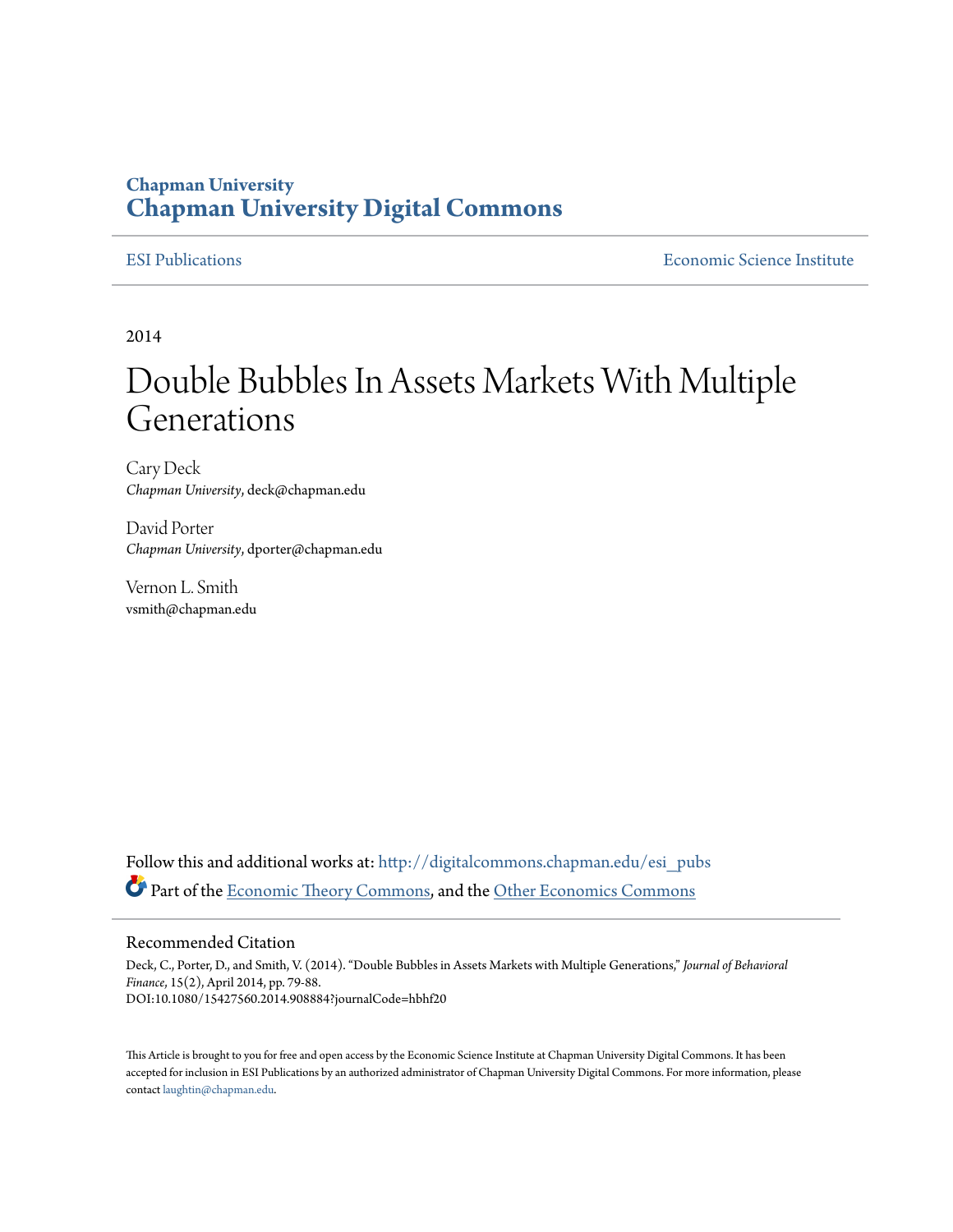## Double Bubbles In Assets Markets With Multiple Generations

#### **Comments**

This is an Accepted Manuscript of an article published in *Journal of Behavioral Finance*, volume 15, issue 2, in 2014, available online at [DOI: 10.1080/15427560.2014.908884](http://www.tandfonline.com/doi/abs/10.1080/15427560.2014.908884?journalCode=hbhf20)

**Copyright** Taylor & Francis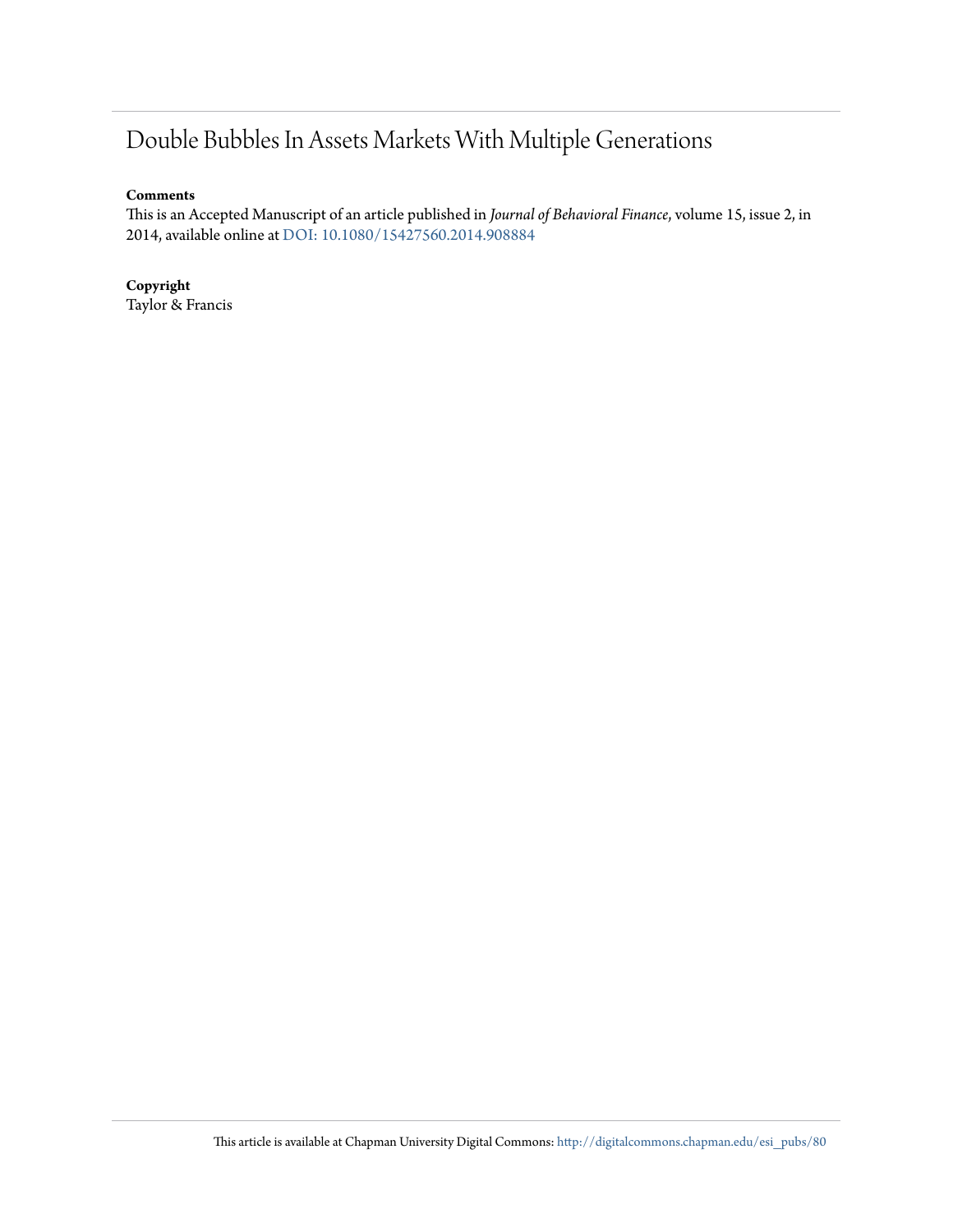Double Bubbles in Assets Markets with Multiple Generations\*

Cary Deck David Porter Vernon Smith

Department of Economics Walton College of Business University of Arkansas and Economic Science Institute Chapman University

Economic Science Institute Chapman University

Economic Science Institute Chapman University

February 2012

We construct an asset market in a finite horizon overlapping-generations environment. Subjects are tested for comprehension of their fundamental value exchange environment, and then reminded during each of 25 periods of its declining new value. We observe price bubbles forming when new generations enter the market with additional liquidity and bursting as old generations exit the market and withdrawing cash. The entry and exit of traders in the market creates an M shaped double bubble price path over the life of the traded asset. This finding is significant in documenting that bubbles can reoccur within one extended trading horizon and, consistent with previous cross-subject comparisons, shows how fluctuations in market liquidity influence price paths. We also find that trading experience leads to price expectations that incorporate fundamental value.

Key Words: Asset Markets, Price Bubbles, Laboratory Experiments, Overlapping Generations JEL codes: C91, D83, G12

\* The authors wish to thank Michael Kirchler for helpful comments on this paper. Support from the Bank of America Research Fund Honoring James H. Penick is gratefully acknowledged.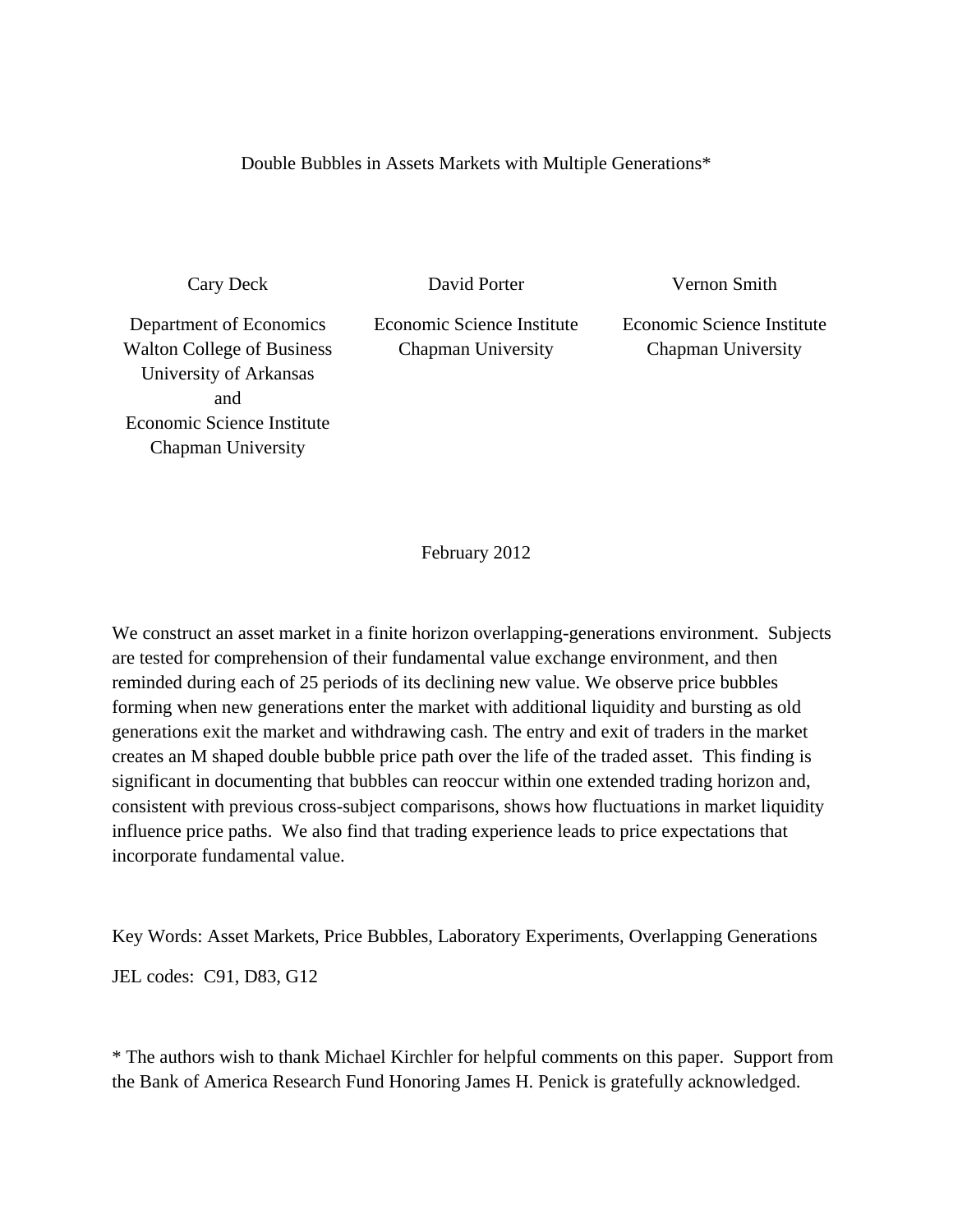#### **1. Introduction**

Markets are a critical feature of national economies. Market prices serve as signals, coordinating the activities of dispersed individuals. (Hayek 1945). Markets are theoretically efficient if prices reflect all available information as posited in standard economic and finance theory (Muth 1961, Fama 1970). This property has long been supported empirically in experimental supply and demand markets for flows of commodity where each unit transacted realizes an immediate current surplus for each agent identified in the transaction.<sup>1</sup>

However, there are many instances where asset market prices have become unhinged from the underlying value of the asset being traded, sometimes for extended periods, often with negative effects that ripple through the broader economy when the market corrects. The housing market collapse beginning in 2007 has led to a severe negative equity condition for households, and, since the banks hold mortgage claims on homes, the banks also suffer from the same condition. Naturally occurring markets, however, offer limited ability to study price bubbles. In part this is because an asset's fundamental value is not normally objectively verifiable and thus, empirical work that compares prices to some estimated value necessarily represents a joint test of efficient markets and the accuracy of the estimated "true" value.<sup>2</sup> Similarly, it is difficult to determine if price movements are due to real or fundamental changes in information or not.

As discovered initially in Smith, Suchanek and Williams (1988; hereafter SSW), the laboratory can provide a replicable environment in which to study market behavior and explore factors that lead to the formation and collapse of asset price bubbles. In SSW subjects were endowed with cash and shares receiving dividend realizations from a common information distribution in each of a known number of periods. As in rational expectations theory the fundamental value of shares in any period is simply the expected value of the remaining dividend payments. Hence, fundamental value declines monotonically over time.<sup>3</sup> There are hundreds of laboratory experiments replicating and extending the results of SSW. With inexperienced traders, prices grow relative to fundamental value creating a bubble followed by a collapse as the endpoint of

<sup>&</sup>lt;sup>1</sup> Such markets converge in minutes. See Smith (1962) and Holt (1995) for a comprehensive survey.<br> $2^{2}$  An execution is to be found in alogod and stock funds where large bubbles have sometimes occurred

<sup>&</sup>lt;sup>2</sup> An exception is to be found in closed-end stock funds where large bubbles have sometimes occurred; the Spain and Iberian funds are examples (See Porter and Smith 2003). See also Xiong and Yu (2010) for a discussion of bubbles in Chinese warrant markets.

 $3$  See Noussair, et al. (2001) and Noussair and Powell (2001) for discussions of asset market experiments with nonstandard fundamental value paths.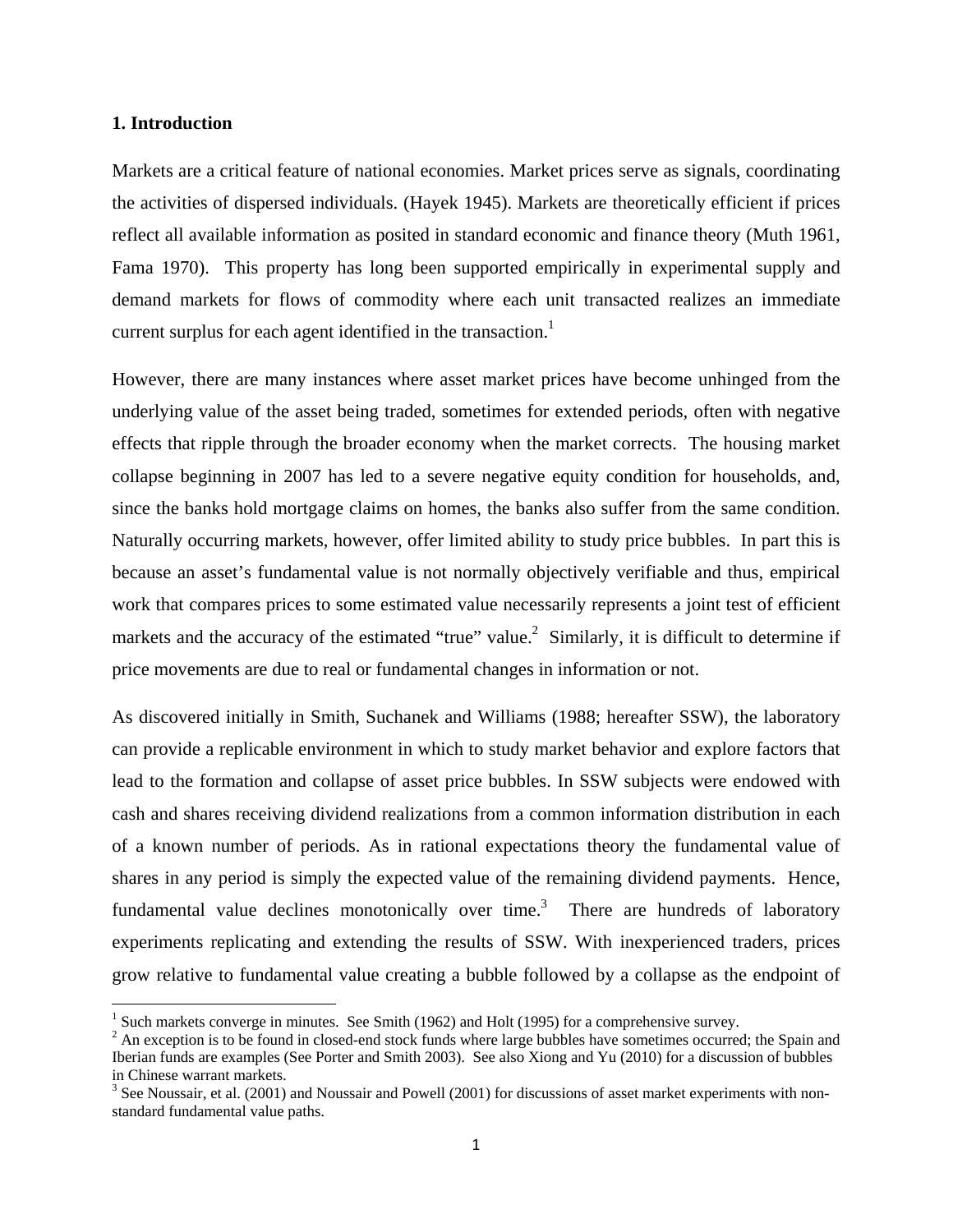the trading horizon is approached. That is, a single bubble is commonly observed. With additional experience bubbles become progressively less pronounced, and approach fundamental value. As explained below, however, recent studies have greatly illuminated the economic conditions that account for these bubbles, and established that instructional treatments that focus on subject comprehension can substitute for experience in moderating or extinguishing these bubble tendencies.

One shortcoming of the standard asset market experiments is that the lives of the traders and the assets are identical, and that other market conditions such as the initial amount of liquidity in the system or the inflow of new liquidity (cash dividends) is fixed. Thus, studies that have examined the effects of liquidity have largely emphasized using across-subjects market comparisons. This paper extends the experimental asset market literature by varying market conditions within the trading horizon while otherwise maintaining the structure common to that literature. Specifically, this paper presents the results of asset market experiments where traders enter and exit the market within the longer life of the traded asset. Entry is associated with bubble formation as the market absorbs the increased liquidity. Exit is associated with bubble collapse as traders remove money. The cycling of trading generations leads to a pattern of bubble formation, collapse, and reformation within the continuous trading life of the asset.

The remainder of the paper is organized as follows. Section two provides a detailed review of the asset market literature and section three describes our experimental design. The results are presented in section four and a final section offers concluding remarks.

#### **2. Background Literature**

In the canonical asset market environment, with complete probabilistic information and declining fundamental value, experience in three separate sessions with the same subjects has been identified as the one reliable treatment that yields convergence toward the predicted rational expectations equilibrium. (Sunder, 1995: Porter and Smith, 2003) The conclusions of SSW were that: (1) the results were entirely consistent with rational expectations as an equilibrium concept; (2) but complete common information was not alone sufficient to yield equilibrium except through an experiential learning process in which people come to have common rational expectations with experience (SSW, pp 1148, 1150). This conclusion has been modified by the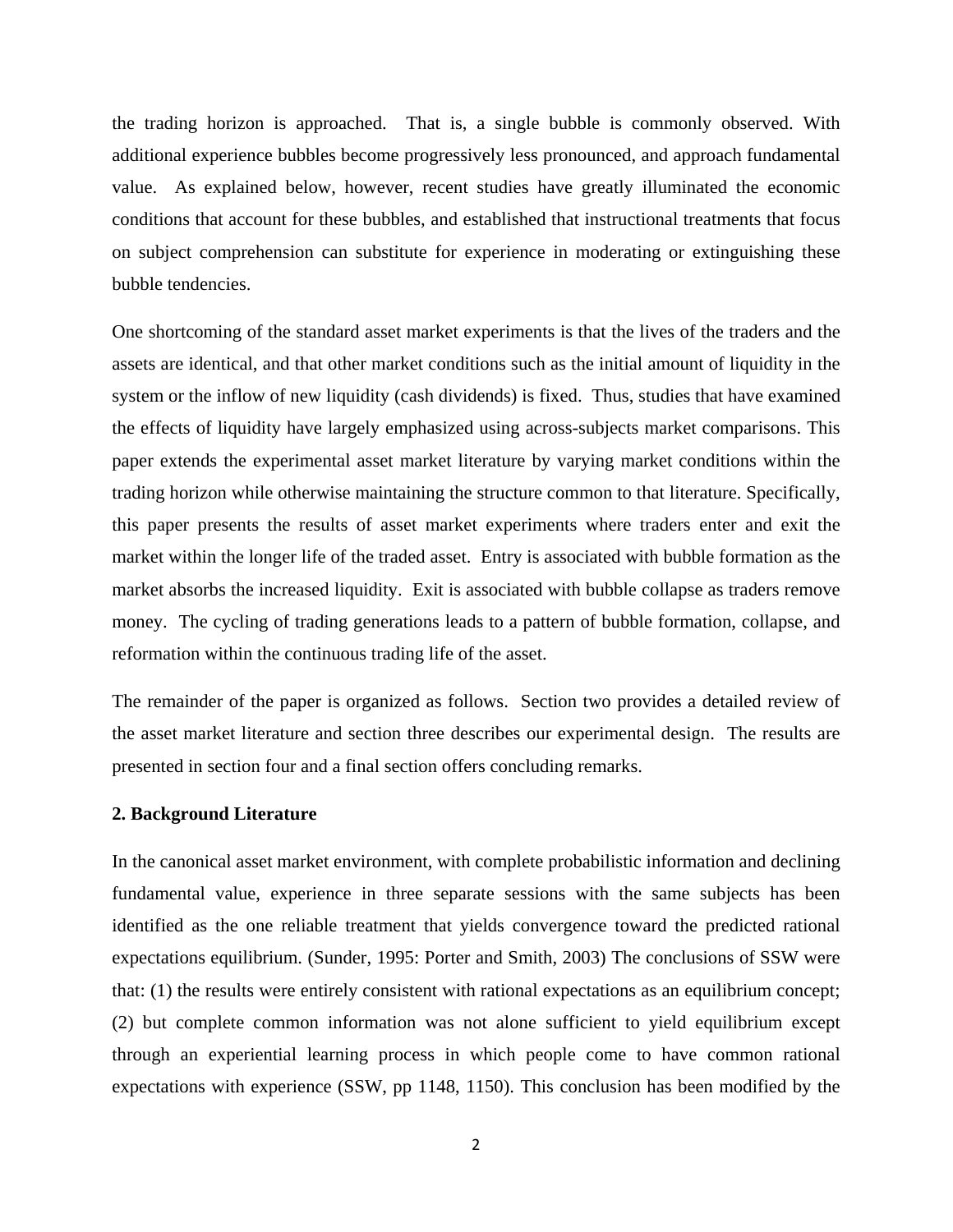work of Lei, et al. (2001). They report experiments in the SSW environment with inexperienced subjects wherein buyers (endowed with cash) can only buy against dividend value, and sellers (endowed with shares) can only sell shares. Contract prices persist in varying degrees above fundamental dividend value in all three of the sessions reported, showing that buyers violate individual rationality, and that the phenomena of conscious rational speculation—buy low in expectation of capital gains, then sell high—is not necessary for such mispricing to occur with inexperienced subjects.<sup>4</sup> This contribution implies that experience across three sessions in SSW accomplishes rather more than creating common expectations: in the process it also eliminates or corrects initial violations of individual rationality by inexperienced subjects.

Various treatment conditions have been identified that reduce or eliminate mispricing and bubbles within the same general instructional treatments:

(1) Smith et al, (2000) find that when a single dividend realization is paid on terminal share holdings, bubbles are essentially eliminated with inexperienced traders. Hence, with trader attention refocused on end-of-horizon realizations and away from myopic period-by-period realizations, trader behavior changes dramatically from the bubble behavior reported by SSW (also see Noussair, et al. 2001 and Noussair and Powell 2010 who further extend the investigation of the timing of asset return realizations.) Caginalp et al. (1998) had shown that bubbles were larger if initial cash to asset value ratios are increased, but Kirchler et al. (2011) perceptively observe that when incoming dividends are realized each period in an environment of declining asset FV, the ratio of cash to asset value escalates throughout the experiment. Hence, in comparison with SSW a second important condition in Smith et al, (2000) is being changed simultaneously: when all dividends are realized at the end of the horizon, rather than at the end of each period, it removes the flow of incoming cash to fuel momentum trading sentiment. Smith et al. (2000) also reported a series of experiments in which half of each dividend realization is paid at the end of each period, and half at the end of the experiment. The result was more modest bubbles than in SSW, consistent with the effect of the rising cash to asset value emphasized by Kirchler, et al. (2011). Hence, the strong association of bubbles with incoming

<sup>&</sup>lt;sup>4</sup> Similar wholesale violations of individual rationality were evident in the recent housing-mortgage market bubble. Thus, in 2005, 45% of first time borrowers paid no money down. (National Association of Realtors, 2006, Exhibit 5- 3). Hence, lenders were exposed asymmetrically to the entire risk of their loan in the event that prices turned down. If prices continued to rise the entire increase translated into equity for borrowers, who had an incentive to abandon the home if prices turned down.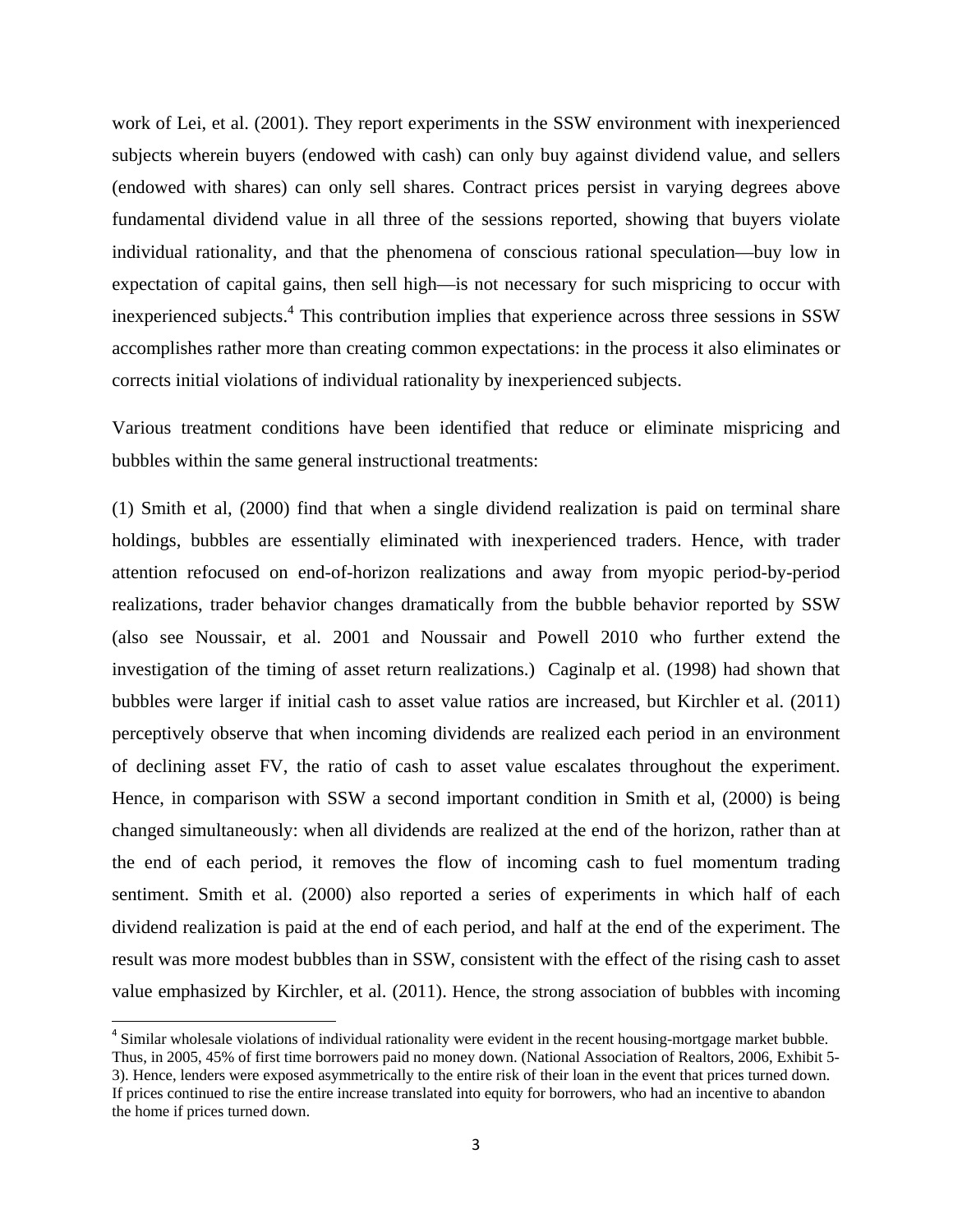flows of new cash.<sup>5</sup> These informative results may also help to explain why information asset trading markets in the field tend not to bubble like those in SSW environments. Information markets are designed to predict a wide array of future events such as company sales (Chen and Plott 2002), the outcome of political elections (Berg, et al. 2008) and the popularity of movies (Pennock, et al. 2001). A characteristic feature of these markets is that they create asset claims on event-contingent outcomes realized at the end of a finite trading horizon.

(2) Noussair and Tucker (2006) add a futures market to the SSW environment on each period ahead in addition to the current spot market in shares, and this also is quite effective in squelching bubbles in spot shares. As in (1) this important result may be interpreted as also requiring traders to focus on value (and actually produce corresponding prices) in future periods; moreover, it aids backward induction and reduces uncertainty about future behavior of others by allowing that behavior to be experienced simultaneously in the current period. It demonstrates what may be the most important role of futures markets: to give individuals advance information on traders' own expectations of the future and aid the formation of common expectations.

Several studies have focused on the use of instructions and other pre-experiment exercises (rather than only experience for given instructions as in SSW) to assess the effect of improved individual comprehension on group convergence to fundamental value: Kirchler et al. (2011) emphasize better subject understanding of the declining FV process as a means of greatly reducing bubbles; Lei and Vesely (2009) give subjects pre-experiment experience with the dividend process; Huber and Kirchler (2011) show that subjects perform better with training devices in which the declining FV process is exhibited in graphical rather than tabular form, or when subjects are administered a questionnaire that reward-motivates them to answer correctly each period what the FV is for that period. Graphical devices and incentives matter in teaching the economic principles of rationality that translate into better asset market performance.

All these technical and aberrant conditions that exacerbate bubbles—higher cash to asset ratios, absence of a futures market, and sources of trader error, irrationality and misunderstanding of

 $<sup>5</sup>$  This property, however, did not extend to a new series of six long-horizon experiments reported by Lahav (2011)</sup> who studied asset markets over 200 periods using a call market each period. Dividends of 0 or 0.3 "francs" with equal probability were paid per share each period, adding to the stock of cash. Across the six replications there was no consistent pattern; in particular, none associated with a single bubble rising with the ratio of cash to shares and collapsing near the end of the trading horizon. The bubbles observed were erratic in timing, duration and amplitude, and sometimes crashed and resumed several times, apparently independent of any external change.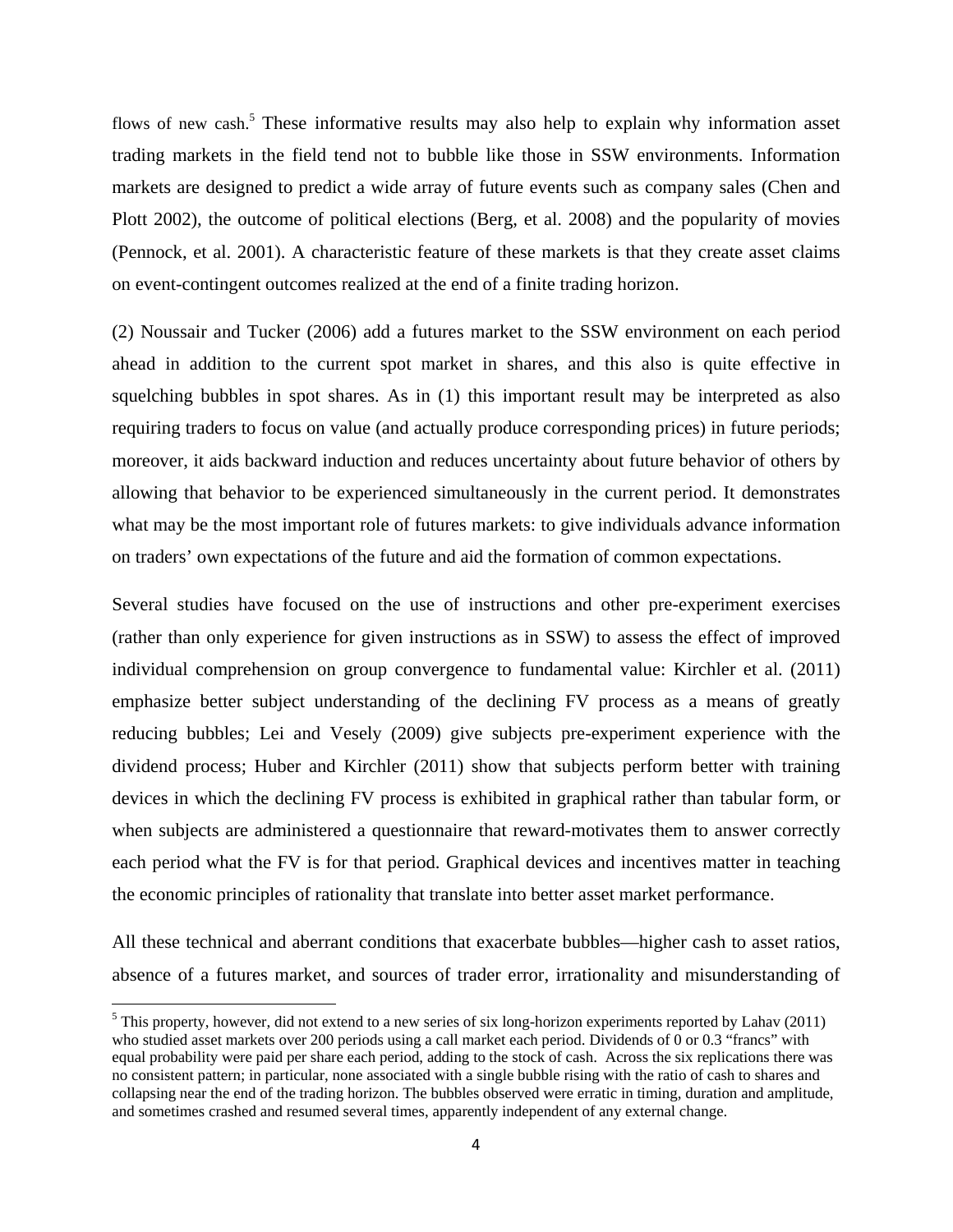declining FV—are all corrected by three times experienced subjects in the SSW environment. However, the easiest and most effective way to foreclose the emergence of a bubble in SSW environments seems to require no change in the instructions and no experience: eliminate the period by period inflows of cash (dividends) by paying one dividend realization at the end of the experiment.

#### **3. Experimental Design**

#### *Assets and Trading*

In our economic environment shares last 25 periods and have a redemption value of zero at the end of the 25<sup>th</sup> period. Following Hussam, et al. (2008), a dividend is paid each period and the amount is randomly drawn from {0, 8, 28, 60} in cents. A total of 18 shares exist in the market and every share is paid the same dividend in a given period. In actuality, one dividend stream was drawn and used in every experimental session.

The fundamental value of a share in period *t* is  $24 \times (26 - t)$  cents since the expected dividend payment is 24 cents each period and dividends are paid at the end of the period. Thus, before the first dividend is paid, a share of the asset is worth 600 cents. The fundamental value then decreases by 24 cents with each passing period until the  $25<sup>th</sup>$  period during which the value is only 24 cents. This creates the familiar declining stair step pattern for fundamental value used in the vast majority of asset market experiments.

During each trading period active traders can use cash to buy shares and/or sell shares for cash. Trading occurs via an electronic double auction market. Active traders can post offers to sell shares assuming they currently own shares (i.e. short selling is not allowed). Active traders can also post offers to buy shares assuming they have enough cash (i.e. borrowing is not allowed). New offers to buy and sell must improve upon existing offers, but displaced offers remain in the open bid book unless cancelled. <sup>6</sup> At any point, an active trader can accept the current best offer to buy or sell. Completed contracts are displayed graphically in chronological order.

 $6$  The effect of an open book, with all orders standing and visible to the participants, on asset trading behavior has not to our knowledge been studied in a double auction market. We note that U.S. stock markets do not implement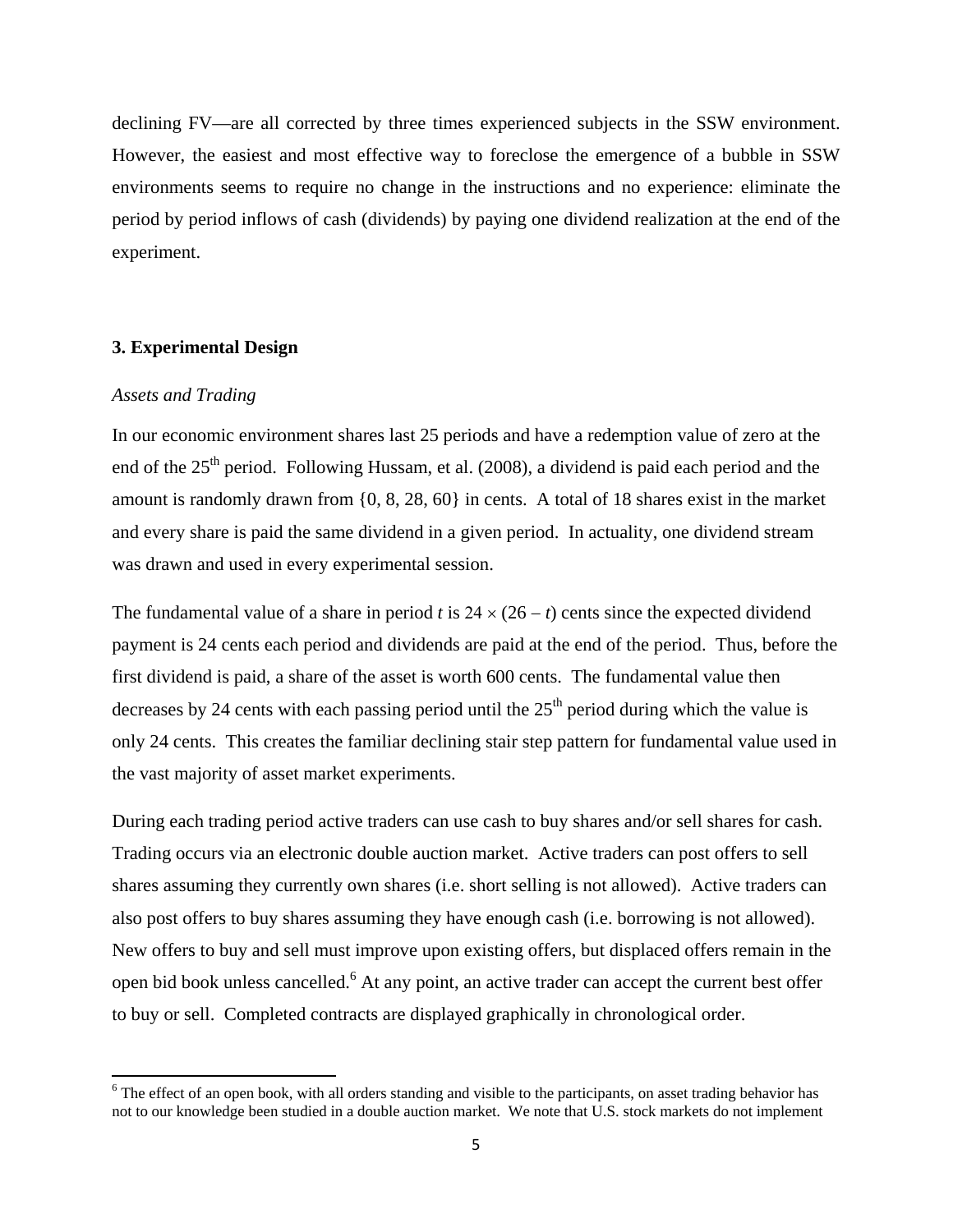#### *Trader Generations and Predicted Behavior*

There were 18 participants in the experiment, each assigned to one of three generations of traders. A third of the subjects were randomly assigned membership in Generation 1, a third to Generation 2, and a third to Generation 3. Traders in the same generation were indistinguishable from one another. Each member of Generation 1 was endowed with three shares and 1500 cents cash for a total expected portfolio value of  $3 \times 600 + 1500 = 3300$ . Members of Generations 2 and 3 were endowed with 0 shares and 3300. Cash holdings for Generation 1 were set such that the ratio of cash to fundamental value was 2.5, as in Hussam et al. (2008).

Generation 1 traders were active, meaning members of that generation could buy and sell shares and receive dividends, in periods 1 through 10. Generation 2 was active in periods 6 through 20 and Generation 3 was active in periods 16 through 25. With our overlapping generations framework, the market cycles through five-period sequences of a single generation trading and five period sequences in which two generations are trading.<sup>7</sup> Each time a generation becomes active, new cash is brought into the market. Each time a generation becomes inactive, cash is withdrawn from the market.

Generation 3 faces a problem similar to that faced by subjects in standard asset markets as they are trading assets they can hold until all dividends are paid. However, Generation 2 faces a more complicated problem in that Generation 2 subjects have to anticipate what Generation 3 will be willing to pay in period 20 when five dividend payments remain. Generation 1 faces an even more difficult problem as they have to anticipate how much Generation 2 will be willing to pay for shares that will in turn be sold to Generation 3.

<u> 1989 - Johann Stein, marwolaethau a gweledydd a ganlad y ganlad y ganlad y ganlad y ganlad y ganlad y ganlad</u>

an open book. What is made public are the following: the most recent trade price, the standing best bid and ask, and the "stock ahead" (quantity offered) at the standing bid and ask prices. These items are all updated in real time as they change. We note also that SSW originally followed these information displays and trading rules. Caginalp, et al. (1998) consider the effect of an open versus closed bid book with a call market institution and find that bubble amplitudes are dampened with an open book.

 $<sup>7</sup>$  To maintain the number of shares in the active market, any shares held by a trader after he or she became inactive</sup> were automatically sold to the experimenter at a price of 0 and then resold by the experimenter in the next period at random intervals by accepting the highest offer to buy. This process was explained to the subjects in the directions. Traders were also reminded of this in their penultimate active period. On average 1.625 shares were purchased by the experimenters when a generation exited the market with 46% of these purchases occurring in Session 2 when Generation 2 stopped trading after period 20.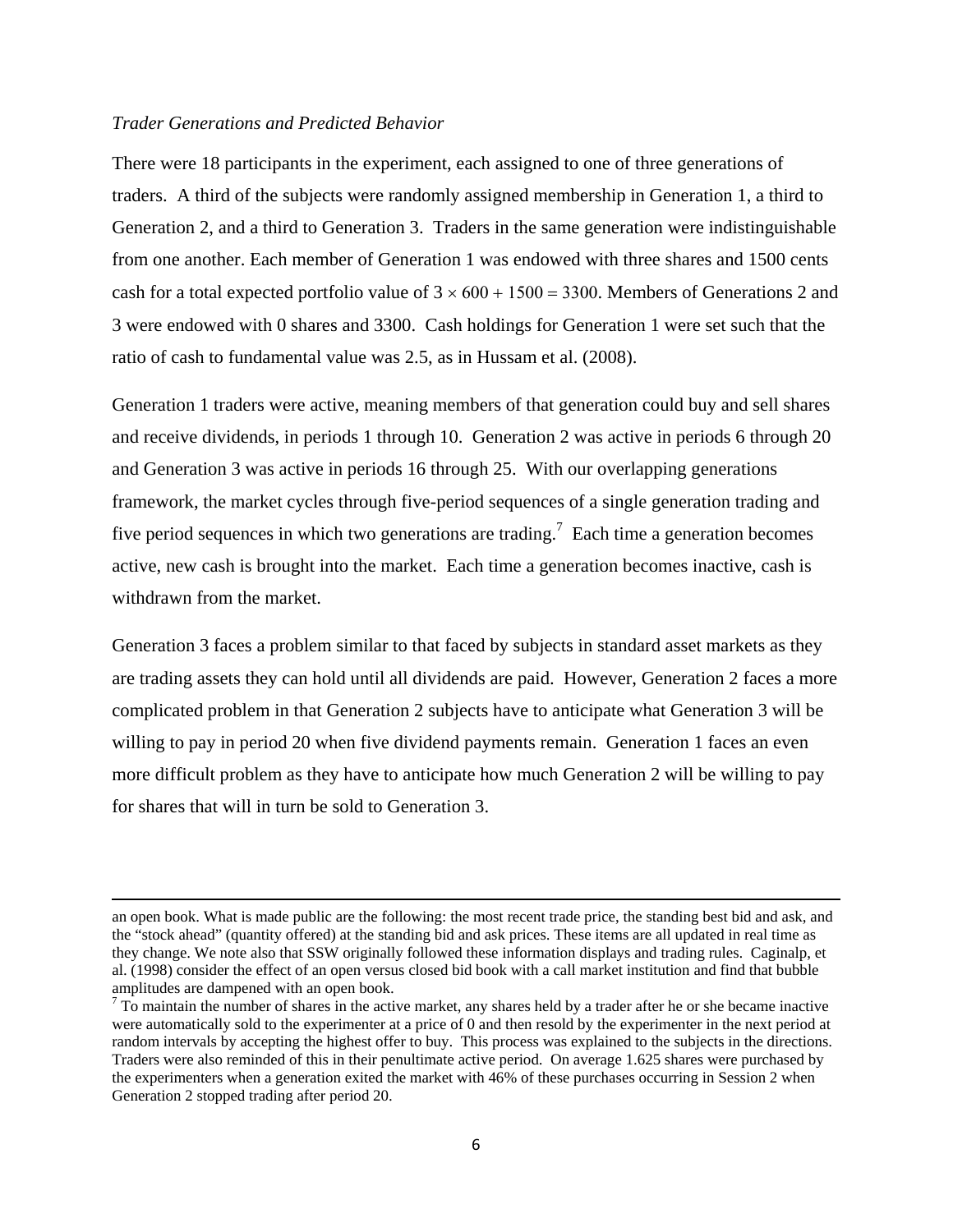Under standard assumptions, including common knowledge of the rationality of others, traders should be able to infer that the price in the last period will be 24, the expected value of a single period. Working backwards the price would equal fundamental value every period. As an alternative, myopic traders would only value the asset for the dividends they themselves could receive. Under this assumption prices would decline within each five period increment, experiencing sizeable jumps or falls when new traders enter or exit respectively, but always remaining below fundamental value until period 21 at which point price would equal fundamental value. A third alternative is suggested by Caginalp et al. (1998) and Kirchler et al. (2011) in which the entry and exit of traders increases and decreases the cash to asset FV ratio, causing prices to rise relative to fundamental value with entry and the converse occurring as traders exit. These considerations suggest that we would observe a bubble in periods 6-10 followed by collapse in periods 11-15 followed by another bubble in periods 16-20 and a second collapse in periods 21-25.

#### *Price Forecasts*

While inactive, subjects were asked to forecast the average price in the next trading period. At the end of the experiment one inactive period was selected for each generation. Subjects received \$10.00 if their price forecast was within 5% of the actual observed price in the selected period. Answers that were within 10% of the actual price received \$5.00 and predictions that were within 25% of the actual price received \$2.50.

Predictions were made during the summary time between periods. While inactive traders could not observe market trading on their own screens, a market observer screen was projected at the front of the lab throughout the experiment. The screen listed the bid book, graphed contracts, provided dividend realizations, showed the average price, and displayed messages about generations entering and exiting the market as well as the fundamental value. This procedure also served to provide common information to all subjects and reinforced the commonality of dividends and the trading process information.

#### *Participants and Procedures*

A total of 72 subjects participated in the study, 18 unique people in each of the four replications. The experiments were conducted at the Behavioral Business Research Laboratory at the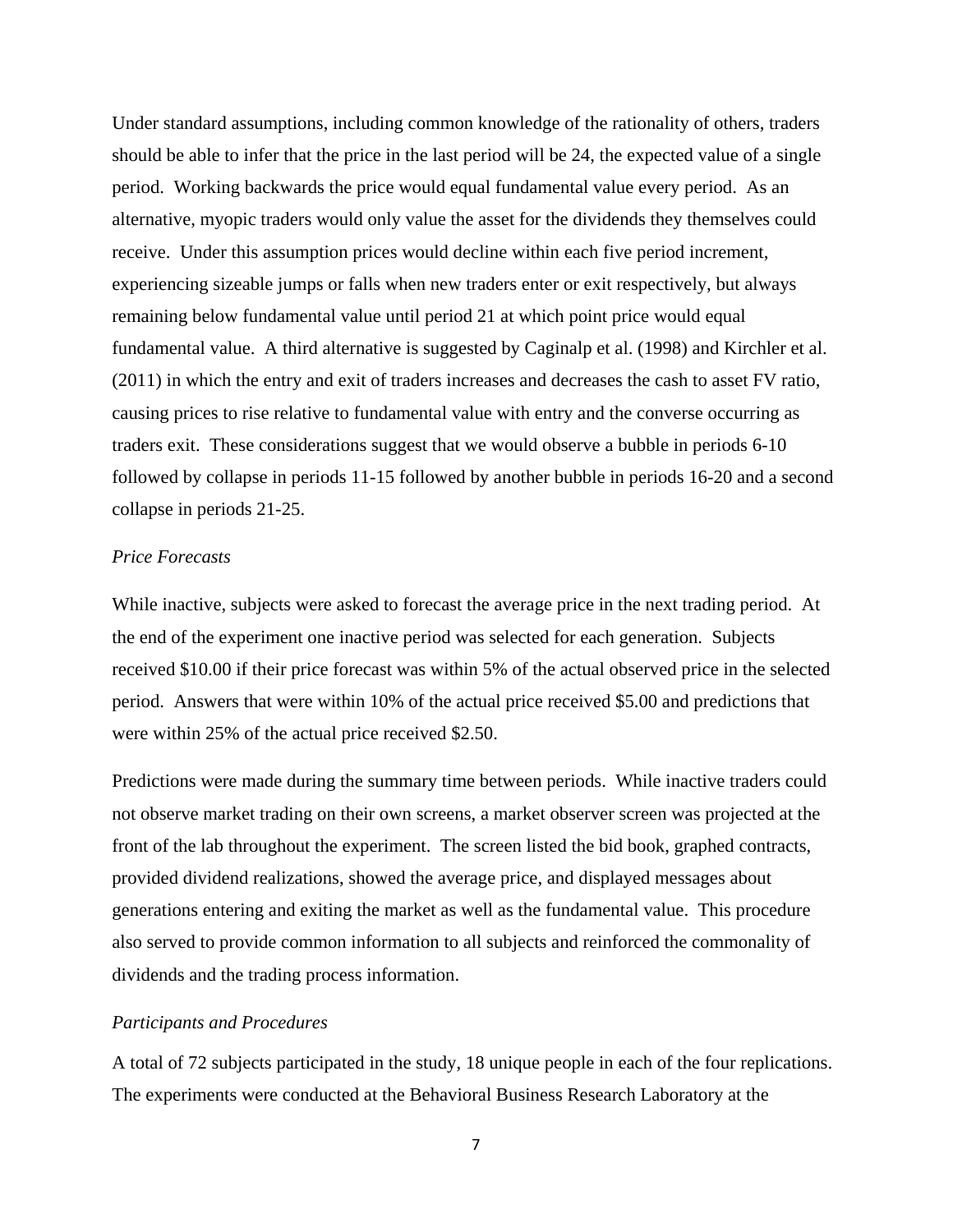University of Arkansas. Participants were all undergraduate students at the institution who had previously registered in the lab's subject pool. No subject had previously participated in any related experiments at the lab. The experiment lasted two and half hours and subjects received a participation payment of \$10 in addition to their salient earnings. Because of the length of the experiment, all sessions were conducted in the evening. The average total subject payment was \$52.14.

Upon arriving at the lab, subjects were randomly assigned seats, which had privacy partitions. The directions were presented as a slide show at the front of the room and the text was read aloud by a researcher. After the directions were finished and any questions had been answered, subjects completed an online multiple response comprehension quiz. Three of the nine quiz questions addressed subject understanding of the dividend structure or the declining average value of dividends remaining to be paid per share; e.g., one question asked "During round 3 trading, the average total future dividend payment for a Share would be;" another, asked "After the dividend following period 25 is paid, a Share is worth." After the quiz, subjects learned of their own generation and the experiment began.

At the end of each round of trading, traders are shown the realized dividend amount and summary information that includes the average price in the preceding period and (if active) the subject's own holdings of shares and cash (inclusive of the dividend payment). During trading, everyone is informed of the fundamental value of a share based on the expected dividend realization and the number of dividend realizations remaining. Specifically, the subjects are shown a statement on the screen such as "This is round 14. The expected total future dividend payment is 24\*12=288." Consequently, subjects are not expected to hold in memory the declining FV process, on which their understanding had been tested at the end of the instructions.

Each trading period lasted three minutes and the break between periods was approximately 30 seconds. Trading was electronic via the Zocalo program while price forecasts were hand written.<sup>8</sup> After the final dividend realization, subjects were privately paid their earnings in cash and dismissed from the experiment.

 $8$  Copies of the directions, the quiz, and the price forecasting handouts are available from the authors upon request. The Zocalo software is available at zocalo.sourceforge.net.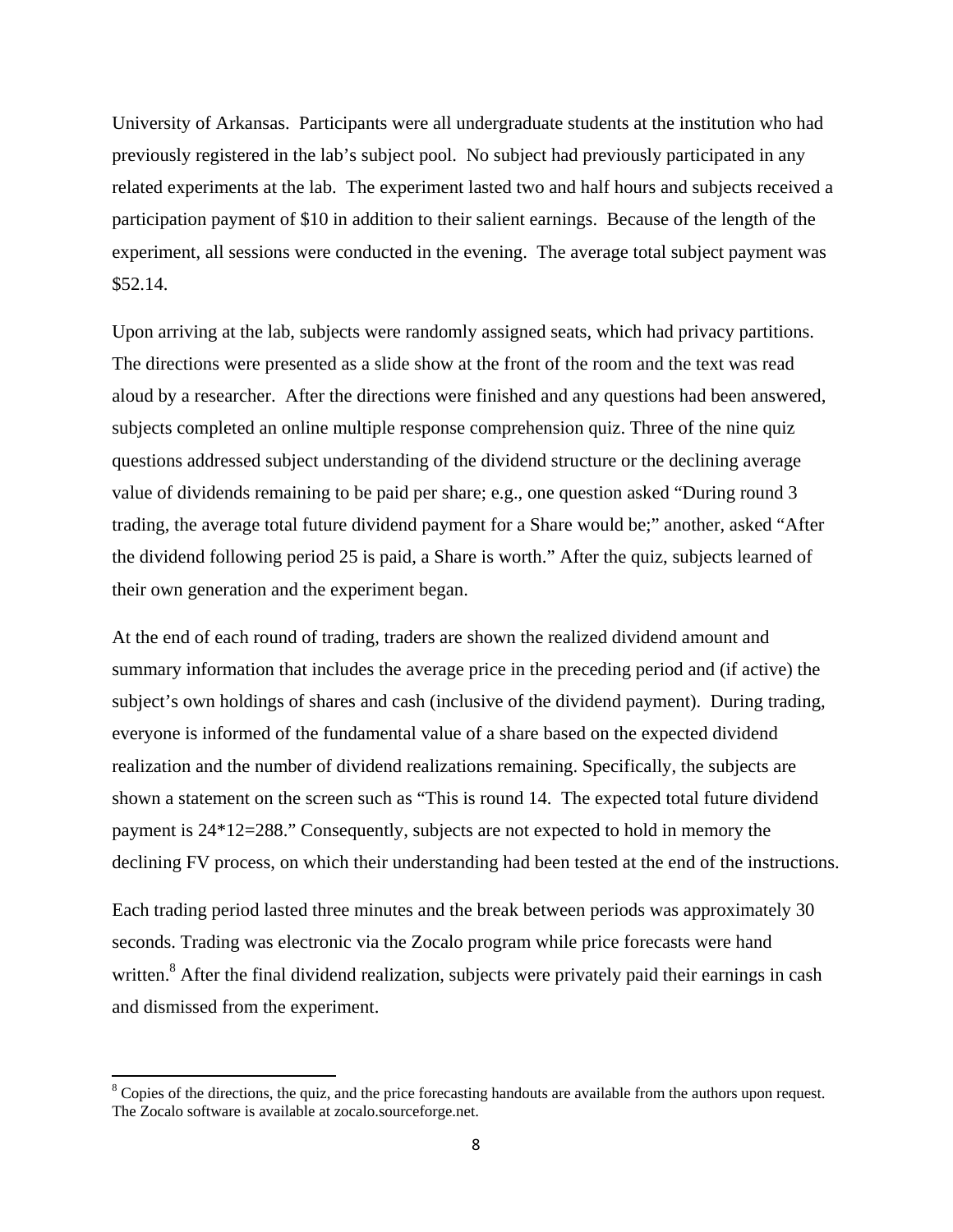It is worth emphasizing that we are focusing on subjects who experience the market only once. Thus, our results are comparable to those of inexperienced subjects in asset market experiments. Based upon the entirety of the asset market literature, as well as data from other experiments where backwards induction is expected to play a role,  $9$  we speculate that with sufficient repetition prices would approach fundamental value. However, naturally occurring markets are not replayed with the same participants and it is this environment that we seek to capture in the laboratory as it is the domain where bubbles occur and policy is applicable.<sup>10</sup> Similarly, and for the same reason we do not follow the procedures in the background literature above where instructions and various pre-experiment training exercises are used as a treatment and shown to substitute for experience in reducing bubble formation.

#### **4. Experimental Results**

Figure 1 shows the price pattern relative to fundamental value for each session. The main result is clear from this figure; three of the four sessions show a clear double bubble pattern consistent with the bubbles being driven by the influx of cash and the bursts being driven by cash being pulled out of the system. In every session, shares trade well below fundamental value in the first five periods. In three of the sessions (all except session 1) share prices are above fundamental value in period 6 when generation 2 enters the market and continue to bubble in the  $7<sup>th</sup>$  period. However, in all three of these sessions, by the  $10<sup>th</sup>$  period, the last period in which generation 1 is active, the bubble is bursting and prices are falling. Even in session 1, where prices remained below fundamental value for the first 16 periods, prices were higher in periods 6 through 9 than in period 5 and were lower in period 10 than in any preceding period yielding the same directional price changes as in the other sessions. All four sessions experience a bubble in periods 16-20. Three of the sessions (all expect session 4) see prices near fundamental value by period 20 with trading remaining relatively close to this level in the last five periods. The second bubble in Session 4 inflated and burst more gradually than those of the other sessions, but even here the prices began to fall as generation 2 was exiting the market and the bubble had burst by the end of trading.

 $9^9$  See for example, McCabe (1989) on the unraveling of fiat money with experience.

See for example, McCabe (1989) on the unraveling of the unit money in the cause of bubbles and crashes is lack of  $^{10}$  In motivating his work Lahav (2011, p 22) asks, "However, if the cause of bubbles and crashes is lac experience, why are there typically multiple bubbles and crashes in field asset markets? After all, even if inexperienced traders enter the market, they all have access to the price history of assets."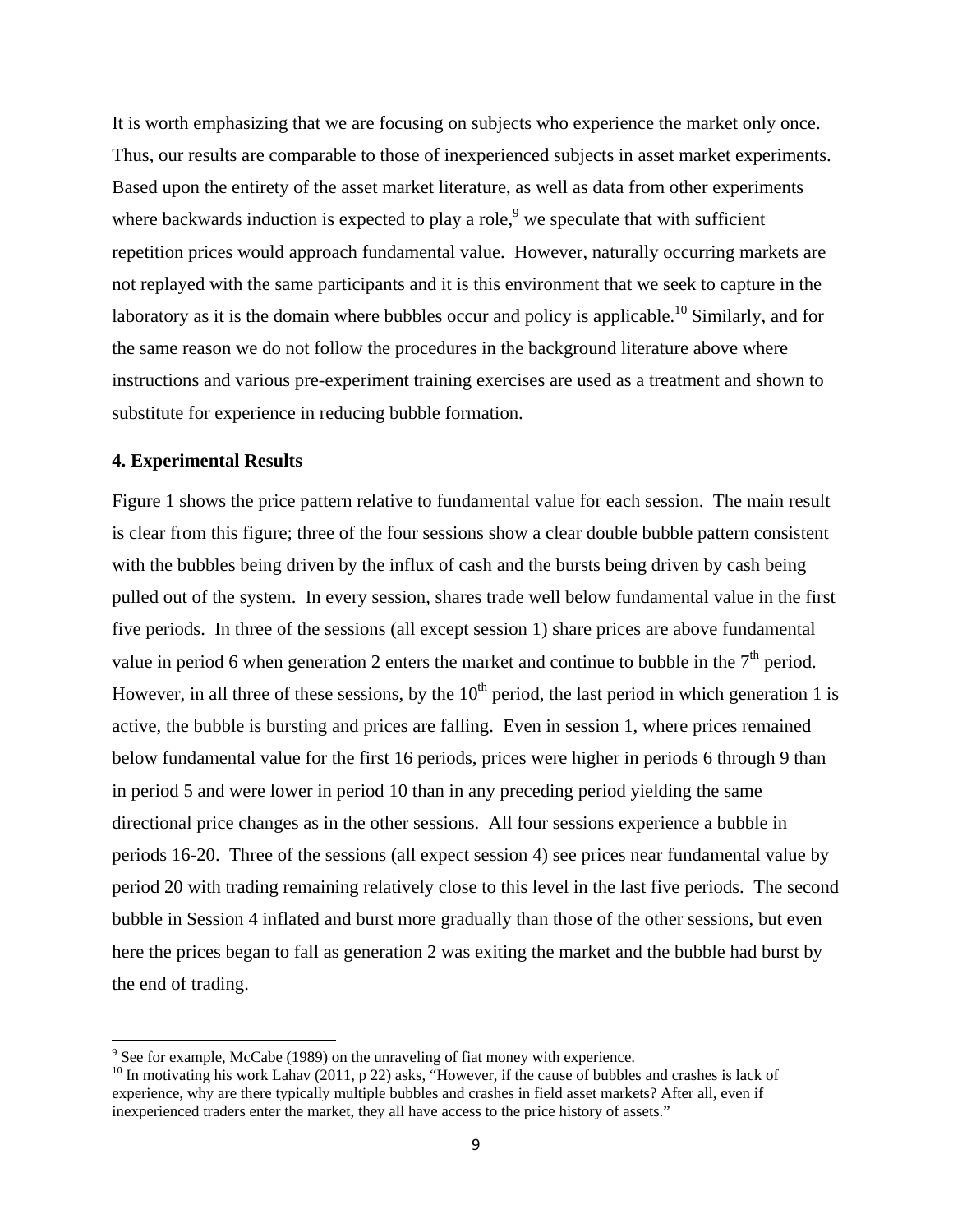Traditionally, asset market experiments have focused on the size and duration of a single bubble. To examine multiple bubbles, we need to delineate each episode. Therefore, we define a price trough to occur in period *t* when  $p_t < p_{t+x}$  for  $x \in \{-4, -3, ..., 4\}$  where  $p_t$  denotes the average price in period *t*. We define a peak in the analogous way.<sup>11</sup> In one instance (Session 4), this definition does not lead to a unique trough between the first and second peaks. In this case we take the period with the lower price to be the trough. All four sessions experience a trough in the first five periods, followed by a peak occurring between periods 7 and 9 (with the peak remaining below fundamental value in session 1), followed by a trough between periods 10 and 15, followed by another peak between periods 16 and 19 and a final trough in period 20.





Session 1

<sup>&</sup>lt;sup>11</sup> For periods in which no trading occurred, a linear price trend was assumed to exist between the most recent average price observed and the next average price observed.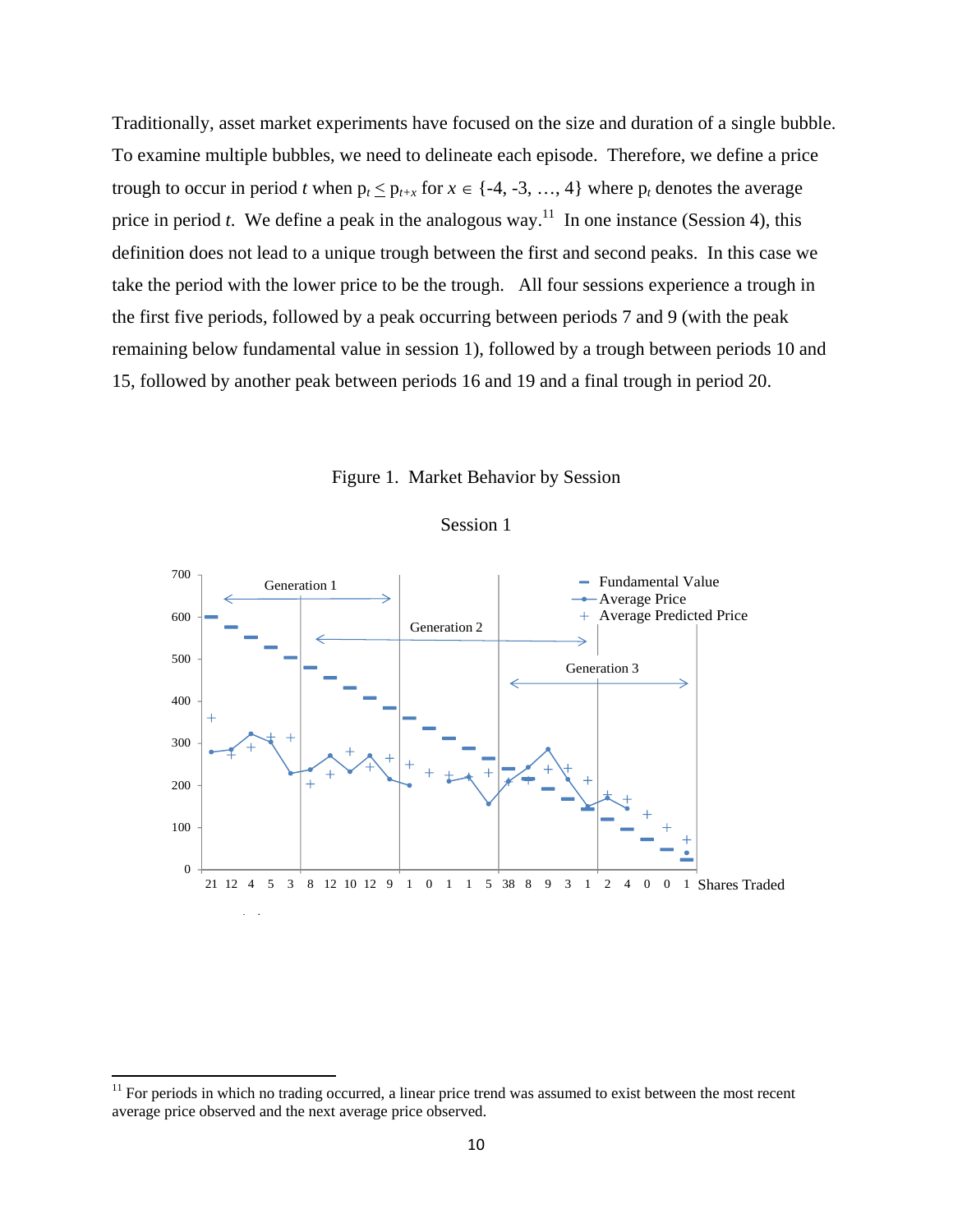



Session 3

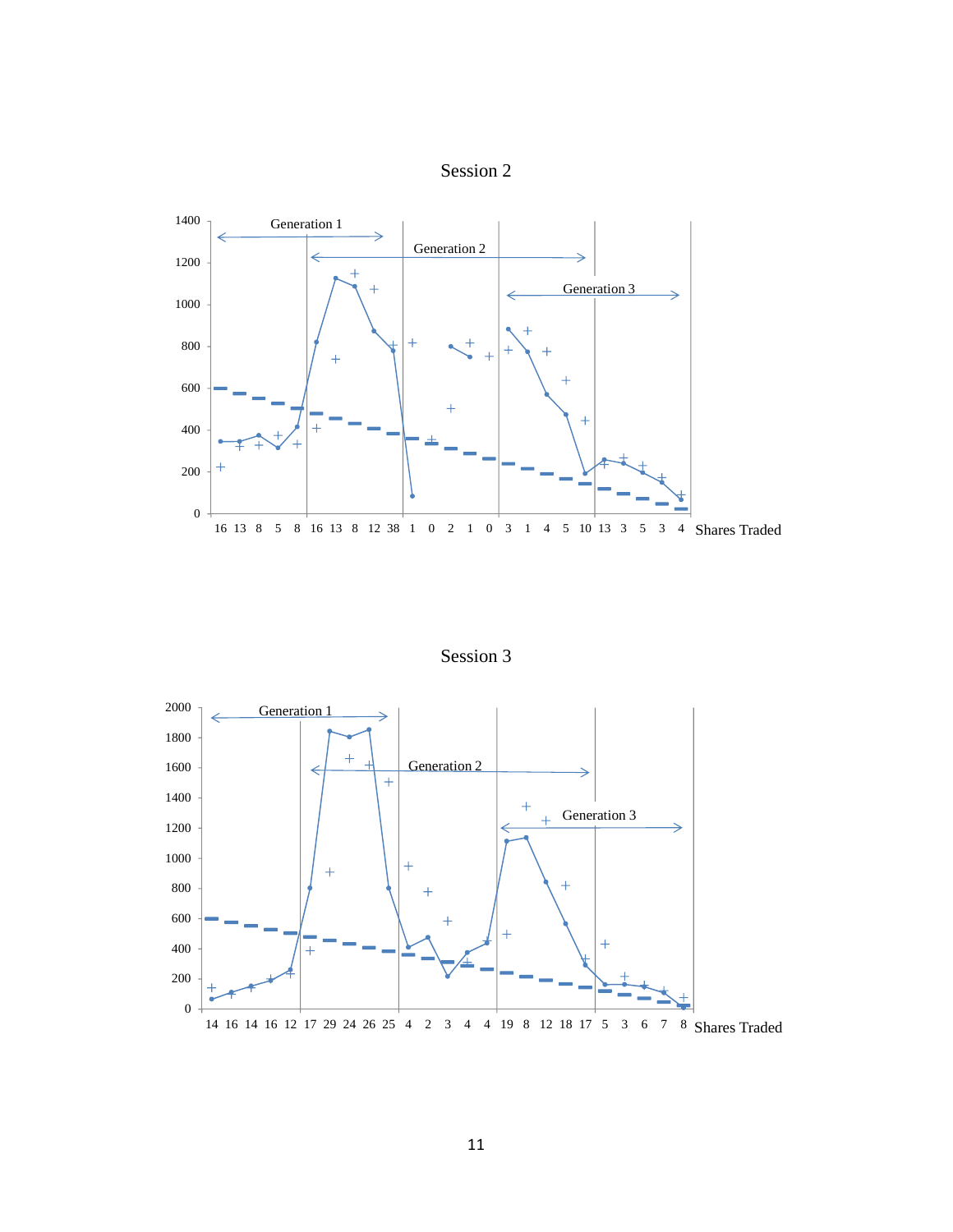Session 4



For each bubble, Table 1 presents three primary characteristics: Amplitude, Duration, Turnover, and Relative Absolute Deviation (RAD). Let  $B = \{b_1, ..., b_{P-1}, b_P, b_{P+1}, b_T\} \subset \{1, ..., 25\}$  be the periods over which a bubble occurred with  $b_1$  and  $b_T$  denoting the periods of the starting and ending troughs respectively and  $b<sub>P</sub>$  denoting the peak period. Amplitude is maximum change in the difference between price and fundamental value. It is measured as max  $\{(p_t - F_t)/F_{b_1}: t \in B\}$ min  $\{(p_t - F_t)/F_{b_1}: t \in B\}$  where  $F_t$  is the fundamental value of the asset in period *t*. Duration is the length of time in periods that prices increase. We provide two measures of Duration. Trough to Peak Duration is simply the number of periods between the trough and the peak, that is  $b_P - b_1$ . Standard Duration as typically measured in asset market experiments is measured as max {m: p*t* -  $F_t < p_{t+1} - F_{t+1} < ... < p_{t+m} - F_{t+m}$  for  $t \in (b_1, ..., b_{p-1})$ . The former definition ignores fundamental value and does not require a monotonic increase. Turnover measures trading activity in the market. It is defined as  $\sum_{t \in B} V_t / S$  where *S* is the number of shares in the market and  $V_t$  denotes the trade volume in period t. RAD is measured as  $\frac{1}{T} \sum_{t=1}^{T} \frac{|p_t - F_t|}{|\bar{F}|}$  $T_{t=1} \frac{|p_t - F_t|}{|\bar{F}|}$  where  $\bar{F}$  denotes the average value of F over B. RAD was introduced by Stöckl et al. (2010) as a means to compare bubbles across markets with different characteristics. As compared to other asset markets evaluated using RAD in Stöckl et al. (2010), the bubbles we observe are relatively large.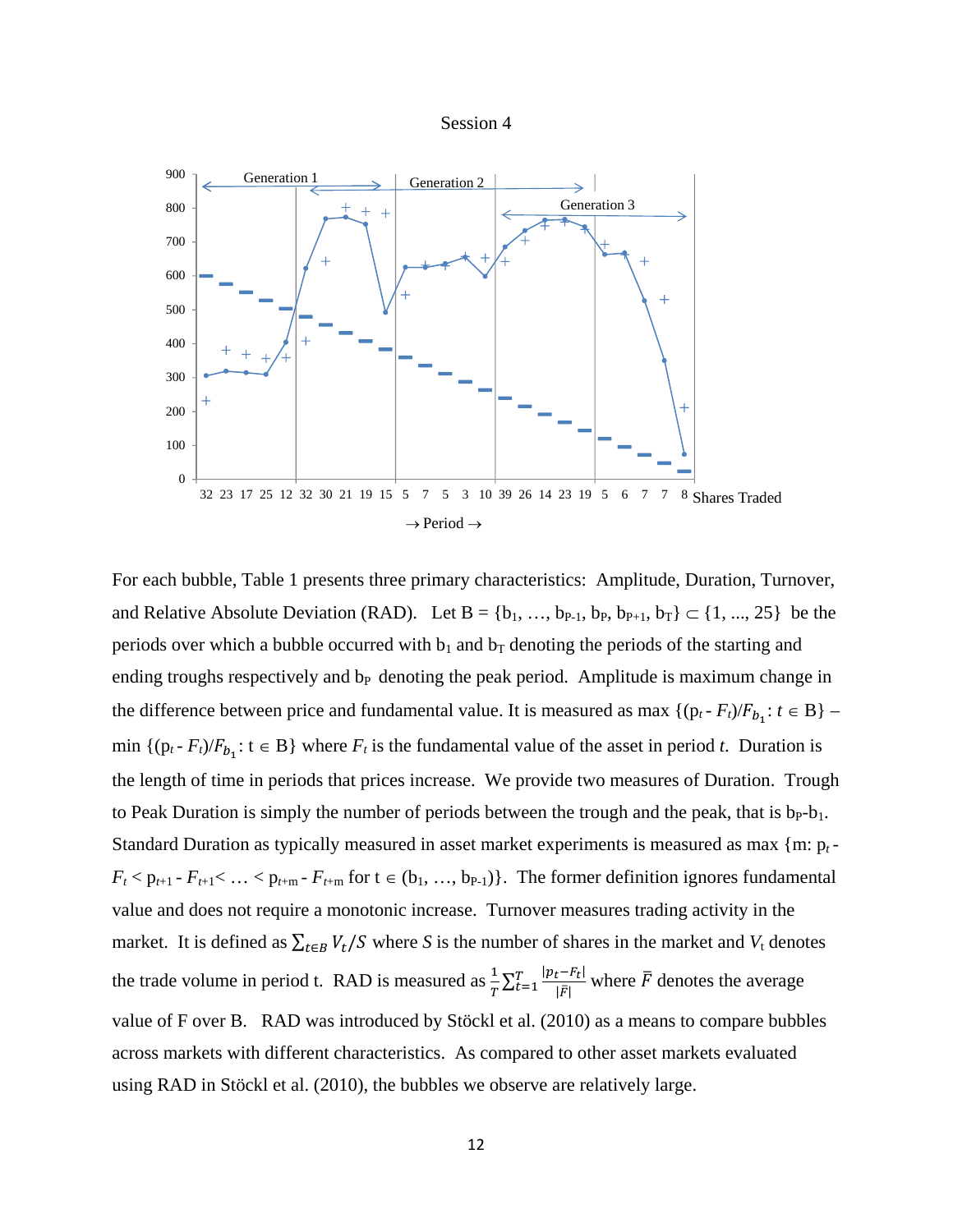| Session        | <b>Bubble</b> | Periods   | Peak<br>Period | Amplitude | Trough to<br>Peak<br>Duration <sup>a</sup> | Standard<br>Duration <sup>a,b</sup> | Turnover <sup>c</sup> | <b>RAD</b> |
|----------------|---------------|-----------|----------------|-----------|--------------------------------------------|-------------------------------------|-----------------------|------------|
|                | $\mathbf{d}$  | $5 - 15$  | 9              | 0.41      | 4(36%)                                     | 4(36%)                              | 4.13(0.38)            | 0.39       |
|                | 2             | $15 - 25$ | 18             | 0.76      | 3(27%)                                     | 3(27%)                              | 4.73(0.43)            | 0.27       |
| $\overline{2}$ |               | $4 - 11$  | 7              | 1.79      | 3(38%)                                     | 3(38%)                              | 6.73(0.84)            | 0.87       |
|                | 2             | $11 - 25$ | 16             | 2.55      | 5(33%)                                     | 2(13%)                              | 3.67(0.23)            | 1.29       |
| 3              |               | $1 - 13$  | 9              | 3.30      | 8(62%)                                     | $8(62\%)$                           | 13.47(0.96)           | 1.22       |
|                | 2             | $13 - 25$ | 17             | 3.26      | 4(31%)                                     | 4(31%)                              | 7.60(0.58)            | 1.65       |
| $\overline{4}$ |               | $1 - 10$  | 8              | 1.06      | 7(64%)                                     | 8(73%)                              | 15.07(1.37)           | 0.48       |
|                | 2             | $10-25$   | 19             | 1.43      | 9(56%)                                     | 5(31%)                              | 13.27(0.83)           | 1.94       |

#### Table 1. Summary Characteristics for Each Bubble

a. Numbers in parentheses in this column give duration as a percentage of the number of periods between troughs. b. For the purpose of calculating duration, periods in which no trading occur are treated as though prices followed a linear trend from the preceding observed price to the subsequent observed price.

c. If the only trading activity involved the intergenerational transfers of shares the turnover would be 1. Numbers in parentheses in the turnover column give the average turnover per period.

d. Prices in bubble 1 of session 1 remained below fundamental value, but did create a peak and a trough as prices rose and fell.

We now turn to the relationship between liquidity and bubble behavior. Figure 2 shows the available cash inclusive of dividend payments in the system each period. By design, the amount of cash differs across sessions due only to profit taking by generations exiting the market. Therefore, available cash is the same through the first 5 periods, rises with the entrance of generation 2, holds constant through period 10 in every session and falls in period 11, after the first generation exits. It falls most (least) dramatically in session 4(1), indicating that generation 1 traders in that session made relatively more (less) profit than their counterparts in the other sessions. The increase in cash between periods 15 and 16 was constant across sessions since this change reflects the cash endowment of generation 3 and the dividend payment after period 15. The available cash falls again in period 21 when generation 2 exits the market.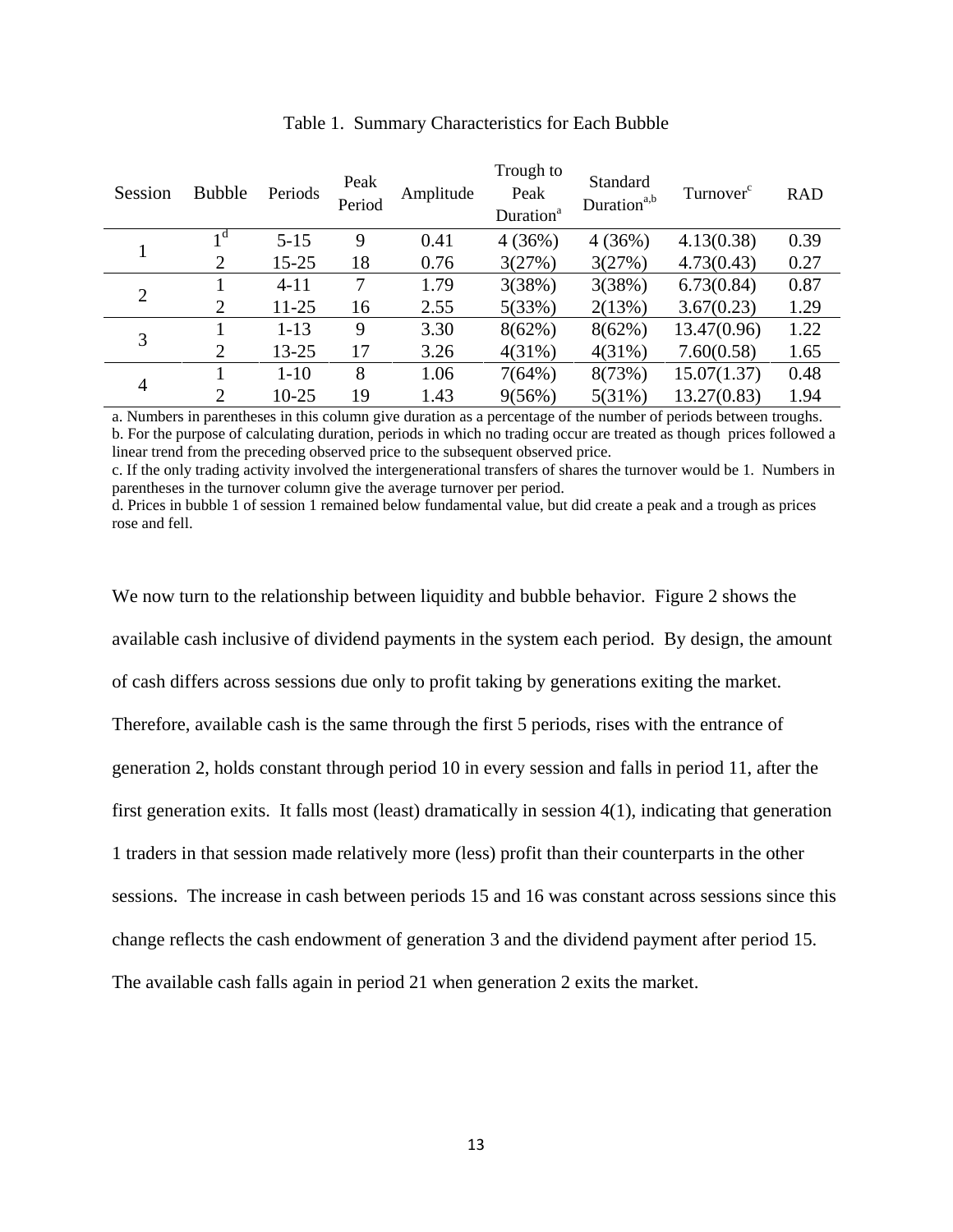

Figure 2. Available Cash Each Period by Session

Figure 3 plots the average deviation of price from fundamental value in each block of 5 periods. This figure reveals a clear "M" shape pattern, consistent with the bubbles forming as liquidity enters the market and bursting as cash is removed. Two of the four sessions fit the "M" perfectly and the other two are off on a single segment. If the direction of changes in price deviation were random, the pattern shown in Figure 3 would only occur with probability less than  $0.001$ .<sup>12</sup>

Figure 4 plots the average trade turnover per period for each block of 5 periods. Here the pattern is even more consistent with changes in liquidity driving trader behavior and leading to bubble formation and collapse. There is only a single segment (the change in turnover when generation 2 exits the market in Session 2) that is inconsistent with an "M" pattern. If changes in turnover were random, this pattern would occur with probability less than 0.0003.<sup>13</sup>

<sup>&</sup>lt;sup>12</sup> There are 4 price changes per session (from periods 1-5 to 6-10, from 6-10 to 11-15, etc.) and thus  $2^4 = 16$ possible patterns for each session. Therefore, there are  $16<sup>4</sup>$  possible patterns that could be observed in Figure 3. Of these, 1 would show an "M" pattern for all four sessions and  ${}_{4}C_{1} \times {}_{4}C_{1}$  = (number of choices for session with mistake)  $\times$  (ways to have one inconsistent segment out of four changes in a session) = 16 would show only a single segment inconsistent with an "M" pattern out of four sessions. There are 48 ways that exactly two segments could be inconsistent with an "M pattern;  $24 = {}_4C_1 \times {}_4C_2$  in which one session has two mistakes and  $24 = {}_4C_2 \times {}_4C_1$  in which two sessions have one mistake each. Therefore, there are only  $48+16+1=55$  out of  $16<sup>4</sup>$  ways to observe a pattern at least as consistent with an "M" shape as what we observe.<br><sup>13</sup> As in footnote 6, there are 16<sup>4</sup> possible patterns, 1 of which exactly matches an "M" pattern and 16 that match it

except for a single segment in one of the sessions. Thus, there are only 17 patterns that are at least as consistent with an "M" shape as what we observe in Figure 4.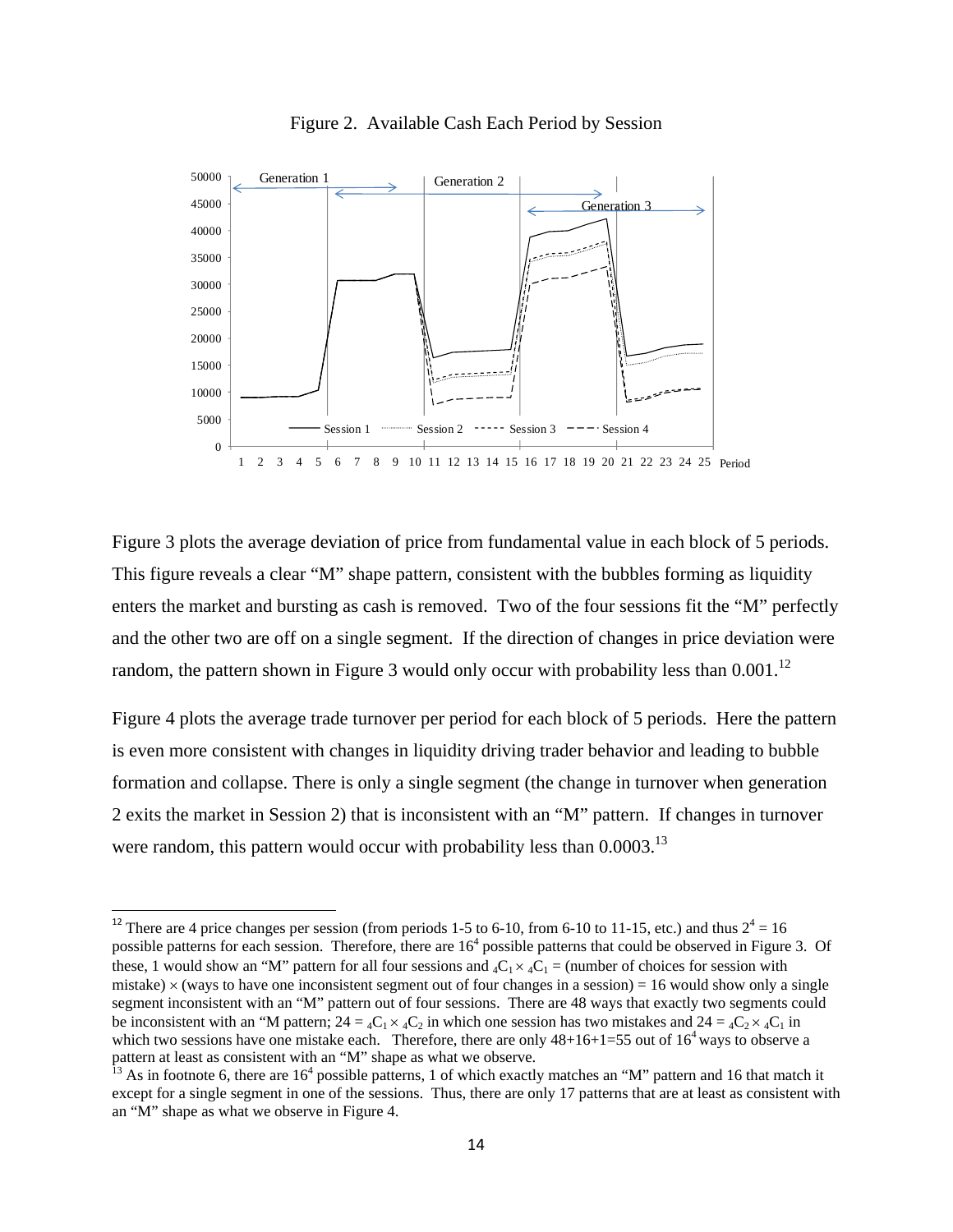



Figure 4. Average Trade Turnover per 5 Period Block by Session



Finally, we examine the one period forward price forecasts made by inactive traders. The average predictions each period are shown above in Figure 1 along with the realized average trading price. Casual inspection of Figure 1 suggests that people rely heavily upon the price in the previous period when making forecasts. This pattern is also borne out econometrically as reported in Table in 2. Specifically, we estimate a linear random effects model where the dependent variable is the individual's price forecast in a given period and the independent variables are the average trading price in the previous and contemporaneous periods, the fundamental value, a dummy variable for periods when two generations are actively trading, a fixed effect for the individual forecaster and a random effect for each session.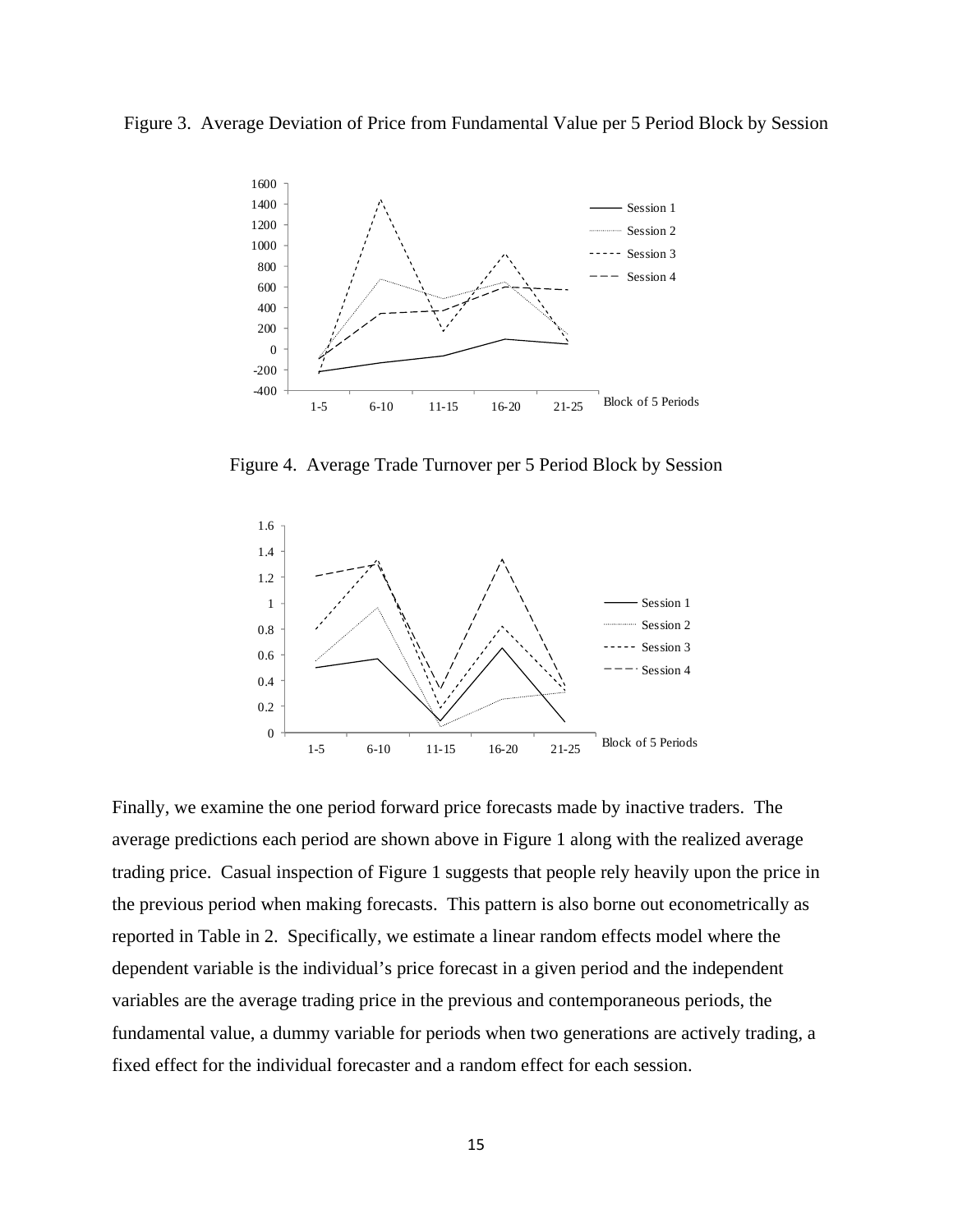|                               | Generation 3          | Generation 2 | Generation 1 |                        |  |
|-------------------------------|-----------------------|--------------|--------------|------------------------|--|
|                               | pre-trading           | pre-trading  | post-trading | post-trading           |  |
|                               | experience            | experience   | experience   | experience             |  |
| <b>Forecast Periods</b>       | $2 - 15$              | $2 - 5$      | $21 - 25$    | $11 - 25$              |  |
| <b>Fundamental Value</b>      | $-0.162$              | $-0.100$     | $1.404**$    | $0.226*$               |  |
|                               | (0.103)               | (0.210)      | (0.265)      | (0.098)                |  |
| Lagged Average Price          | $0.816**$             | $0.959**$    | $1.025**$    | $0.899**$              |  |
|                               | (0.038)               | (0.199)      | (0.164)      | (0.054)                |  |
| Contemporaneous               | 0.138                 | $-0.001$     | $-0.089$     | $0.229**$              |  |
| <b>Average Price</b>          | (0.040)               | (0.125)      | (0.116)      | (0.054)                |  |
| <b>Two Generations Active</b> | $-12.272$<br>(24.169) | <b>NA</b>    | <b>NA</b>    | $-54.755*$<br>(21.920) |  |
| Constant                      | 208.295**             | 86.737       | $-137.864*$  | $-42.818$              |  |
|                               | (64.910)              | (169.96)     | (62.597)     | (48.888)               |  |
| Observations                  | 306                   | 96           | 102          | 306                    |  |

#### Table 2. Estimated Price Predictions of Inactive Traders

\* and \*\* indicate significance at the 5% and 1% levels, respectively. Standard errors are given in parentheses. Subject fixed effects are suppressed for brevity.

The econometric results in Table 2 are presented separately for each generation because their experiences are very different. Generation 3 predicts prices in the first 15 periods of trading without the benefit of any personal trading experience whereas Generation 1 predicts prices in the last 15 periods of trading after acquiring market experience. Members of Generation 2 make predictions both before and after their trading experience and thus we analyze their behavior separately for each level of experience. The results are revealing. Both Generation 3 and Generation 2 before gaining trading experience rely heavily upon lagged prices, but not fundamental value. However, Generation 1 and Generation 2 after gaining trading experience do rely upon fundamental value in addition to lagged prices. Thus, experience leads subjects to anticipate that prices will reflect fundamental value. This experience-driven change in price expectation helps explain why replication so consistently dampens price bubbles; trading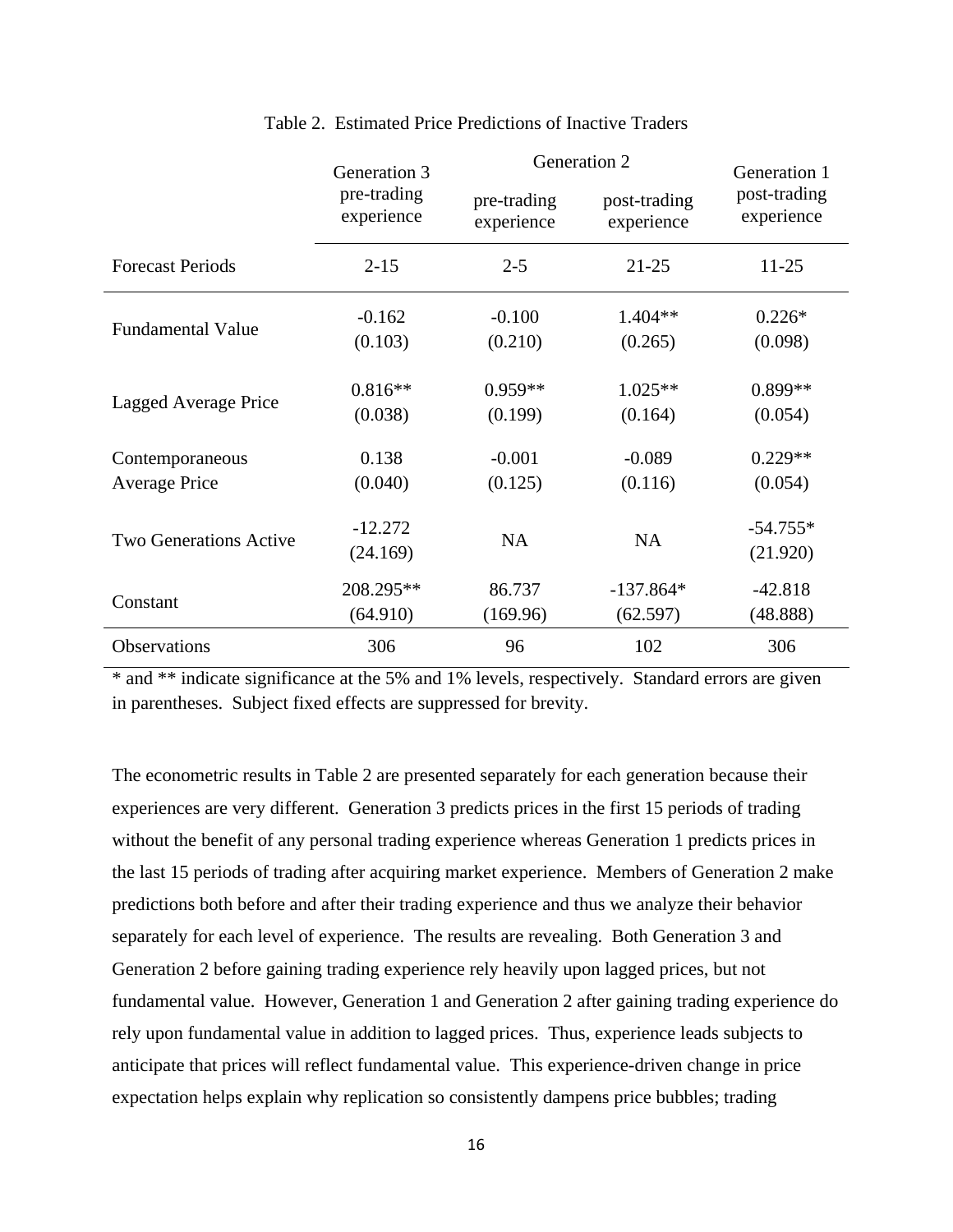experience leads people to expect that others will trade based upon fundamental value. Interestingly, only Generation 1 is able to anticipate price changes as evidenced by the significance of the contemporaneous price.

#### **Conclusions**

This paper examines the role that liquidity plays in the formation and collapse of asset market price bubbles. As is standard in the literature, the assets in our experiments pay a known number of dividends from a known distribution creating a declining fundamental value pattern. Unlike previous studies, we create a framework of overlapping generations where no one can hold the asset over its entire life, but the older generation can sell their shares to the younger generation.

Subject comprehension of their task and of the declining fundamental dividend value structure is tested by a quiz at the end of the instructions. Moreover, subjects are reminded of the declining fundamental value by informing them what this value is during each round.

The liquidity in our experiments varies as traders enter and exit the market, resulting in a repeating pattern of bubbles and busts. As new traders bring money into the market a bubble forms and as exiting traders take money out of the market the bubble collapses.<sup>14</sup> Our double bubbles are, to the best of our knowledge, the first instance in which multiple bubbles associated with the entry and exit of generations have systematically been observed in the laboratory over the life of a single asset. Our results also provide strong evidence of the role liquidity plays in bubble formation.

When participants in our study were not actively trading, they forecast average price in the next period. While each group of forecasters relied upon the observed price in the previous period, those who had already gained trading experience also relied upon fundamental value, but those who lacked trading experience did not. That trading experience leads subjects to focus on fundamental value helps explain why bubbles consistently disappear with experience or are less likely to form with some pre-experiment training exercises.

 $14$  The boom may be driven in part by the desire of members of the new generation to balance their portfolios and the busts may be driven in part by the older generation needing to liquidate its holdings and the resulting decrease in opportunities to hold shares for speculative reasons.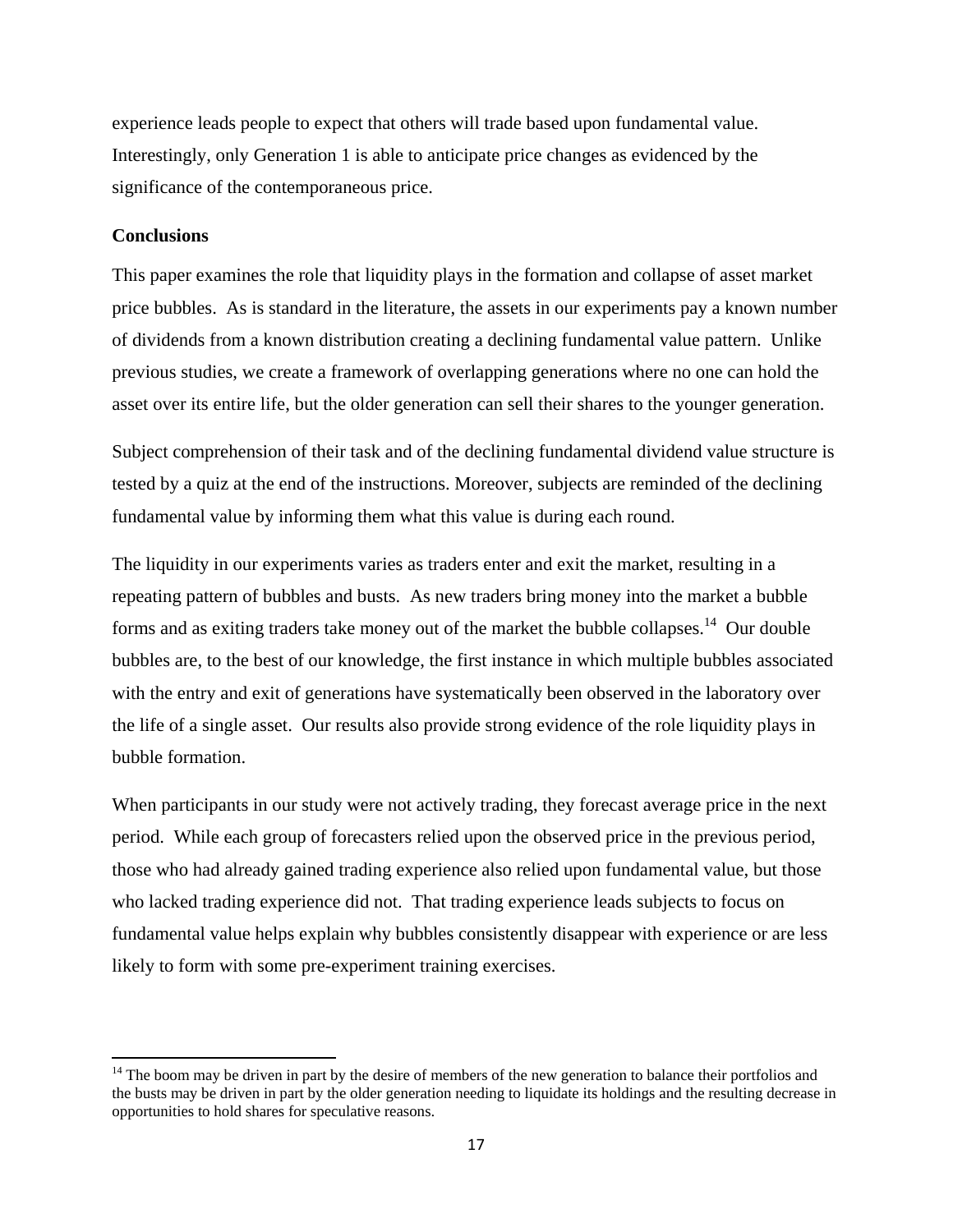### **References**

- Berg, Joyce, Robert Forsythe, Forrest Nelson, and Thomas Rietz, 2008, Results from a dozen years of elections futures markets research, Handbook of Experimental Economics Results, ed: Charles A. Plott and Vernon L. Smith, Elsevier: Amsterdam, pp. 742-751.
- Caginalp, G., D. Porter and V. Smith, 1998, Initial Cash/Stock Ratio and Stock Prices: An Experimental Study, *Proceedings of the National Academy of Sciences*, January, 95 (2) pp. 756-761.
- Chen, Kay-Yut, and Charlie A. Plott, 2002, Information aggregation mechanisms, concept, design and field implementation, Social Science Working Paper no. 1131, California Institute of Technology.
- Fama, Eugene, 1970. Efficient capital markets: A review of theory and empirical work, *Journal of Finance* 45: 383-417.
- Hayek, Friedrich A., 1945, The use of knowledge in society, *American Economic Review,* 35, pp. 519-30.
- Holt, C., 1995, "Industrial Organization." In J. Kagel and A. Roth, eds., *The Handbook of Experimental Economic.* Princeton: Princeton University Press.
- Huber, J. and M. Kirchler, 2011, The impact of instructions and procedure on reducing confusion and bubbles in experimental asset markets. Forthcoming in *Experimental Economics.*
- Hussam, Reshmaan, David Porter and Vernon Smith, 2008, Thar She Blows: Can Bubbles Be Rekindled with Experienced Subjects? *American Economic Review,* 98, pp. 924–37.
- Kirchler, Michael Jürgen Huber, Thomas Stüockl, 2011, Thar she bursts Reducing confusion reduces bubbles. Forthcoming in American Economic Review.
- Lahav, Yaron, 2011. Price patterns in experimental asset markets with long horizons. *Journal of Behavioral Finance*, 12(1), 20-28
- Lei, V. and F. Vesely, 2009 , Market Efficiency: Evidence From a No-Bubble Asset Market Experiment, Pacific Economic Review, 14, pp. 246-58.
- Lei, V., C. Noussair, and C. Plott, 2001, Nonspeculative Bubbles in Experimental Asset Markets: Lack of Common Knowledge of Rationality vs. Actual Irrationality. *Econometrica,* 69, pp. 831–59.
- McCabe, Kevin**,** 1989, Fiat Money as a Store of Value in an Experimental Market, *Journal of Economic Behavior and Organization*, 12, pp. 215-31
- Muth, J.F., 1961, Rational expectations and the theory of price movements, *Econometrica*, 29, pp. 315-35.
- Noussair, C. and O. Powell, 2010, Peaks and valleys: Price discovery in experimental asset markets with non-monotonic fundamentals. *Journal of Economic Studies*, 37 (2), pp.152 – 80.
- Noussair, C, and S. Tucker, 2006, Futures Markets and Bubble Formation in Experimental Asset Markets, *Pacific Economic Review*, 11, pp 167-84.
- Noussair, Charles, Stephane Robin and Bernard Ruffieux, 2001, Price Bubbles in Laboratory Asset Markets with Constant Fundamental Values, *Experimental Economics*, 4, pp. 87-105.